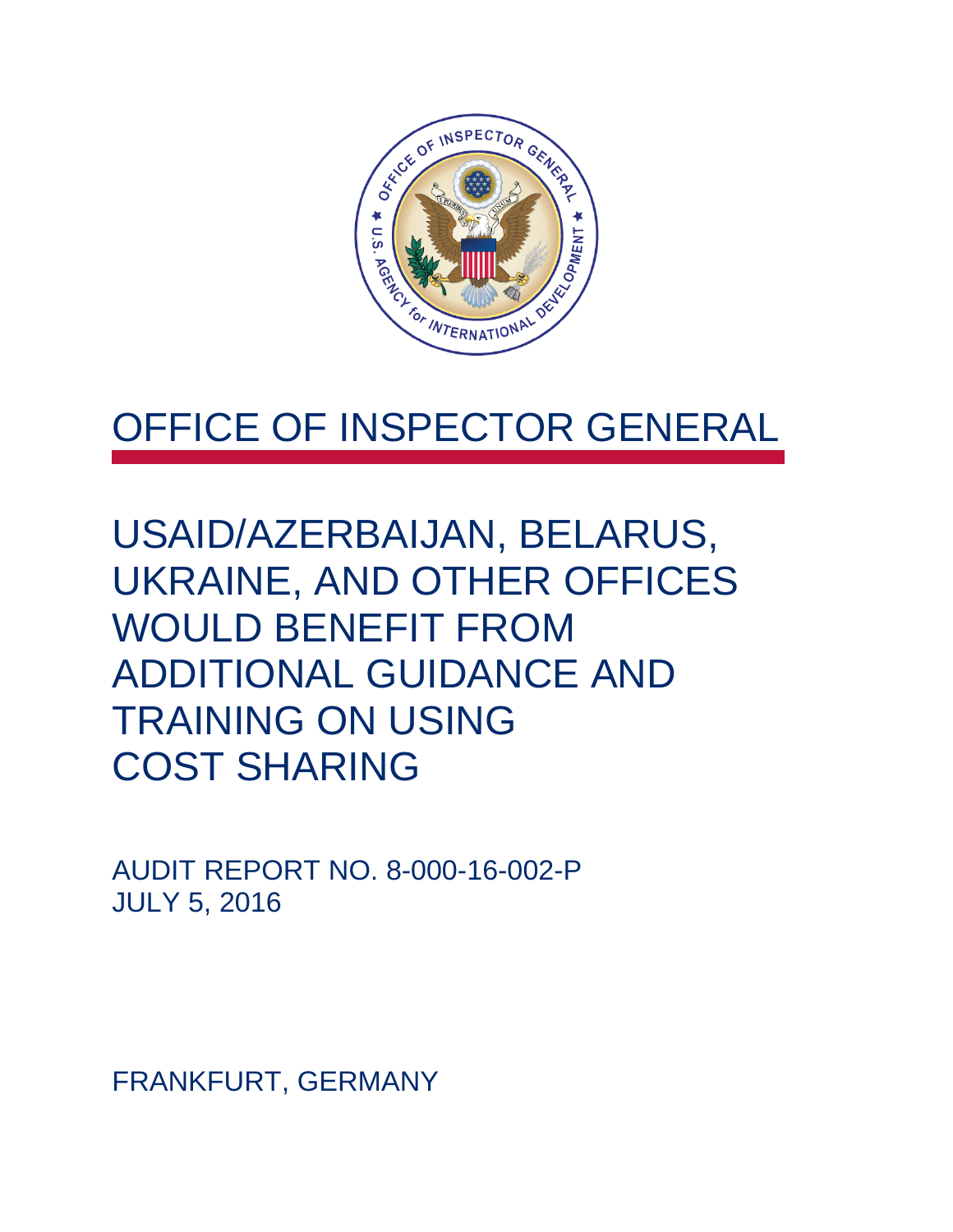

*Office of Inspector General*

July 5, 2016

## **MEMORANDUM**

- **TO:** USAID/Azerbaijan, Mission Director, Mikaela Meredith USAID/Belarus, Country Director, Matthew Sumpter USAID/Ukraine, Acting Mission Director, John Pennell USAID/HCTM, Acting Chief Human Capital Officer, Lawrence Hardy USAID/OAA/P, Division Chief, Marcelle Wijesinghe USAID/PPL/SPP, Director, Alicia Dinerstein
- **FROM:** Regional Inspector General/Frankfurt, James C. Charlifue /s/
- **SUBJECT:** USAID/Azerbaijan, Belarus, Ukraine, and Other Offices Would Benefit From Additional Guidance and Training on Using Cost Sharing (Report No. 8-000-16- 002-P)

This memorandum transmits our final report on the subject audit. The objectives of this audit were to determine whether the cost-sharing mechanisms were achieving their intended results and whether the selected USAID offices were adhering to cost-sharing guidelines. In finalizing the audit report, we considered your comments on the draft report and included them, without attachments, in Appendix II. The report contains 16 recommendations to help improve the costsharing practices of the different USAID offices.

In comments on the draft report, the various USAID offices generally agreed with Recommendations 1 through 15; the Office of Human Capital and Talent Management, however, disagreed with Recommendation 16. We disagree with that office's decision and explain why in our evaluation of management comments. We acknowledge management decisions on all 16 recommendations and final action upon report issuance on Recommendations 1 through 7 and 10 through 16. Please provide the Audit Performance and Compliance Division of USAID's Office of the Chief Financial Officer with documentation of final action on Recommendations 8 and 9 when available.

Thank you and your staff for the cooperation and courtesies extended to us during this audit.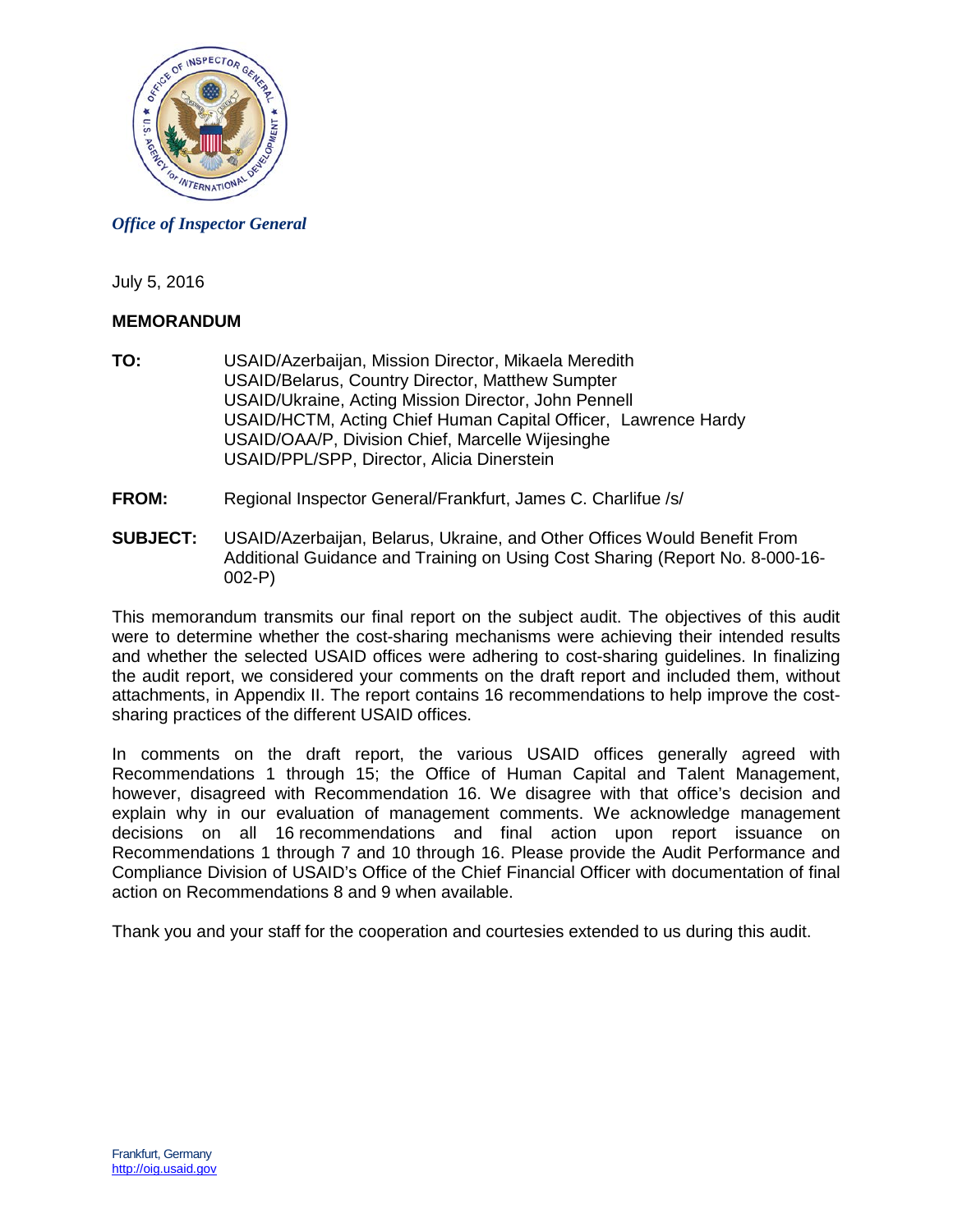# **CONTENTS**

| Lack of Donor Support and Insufficient USAID Guidance Hindered Some      |  |
|--------------------------------------------------------------------------|--|
| USAID Lacks Sufficient Guidance and Training to Ensure That Cost-Sharing |  |
| USAID Did Not Conduct Thorough Analysis in Determining the Amount of     |  |
| USAID Agreement Officer's Representatives Did Not Monitor Cost Sharing   |  |
|                                                                          |  |
|                                                                          |  |
|                                                                          |  |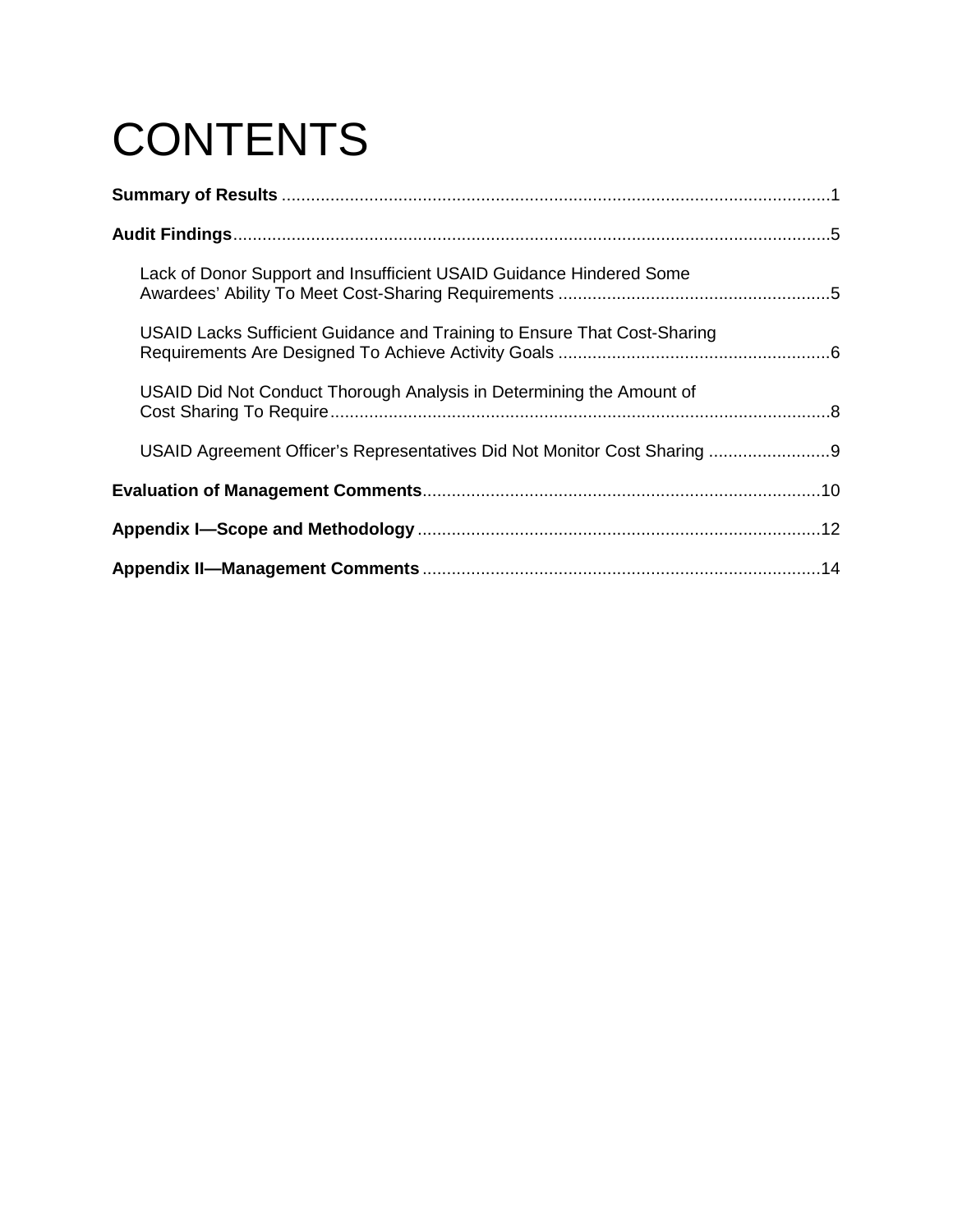# SUMMARY OF RESULTS

When awarding grants or cooperative agreements, USAID may include conditions that require awardees to contribute resources to the overall costs of a development activity. This practice of sharing costs not only saves U.S. funds, but can also help:

- Improve activity outcomes.
- Build awardees' organizational capacity.
- Encourage awardees to find other sources of funding.
- Cultivate an added sense of commitment to the activity.

The objectives of this audit were to determine whether the cost-sharing mechanisms were achieving their intended results and whether the selected USAID offices were adhering to costsharing guidelines. The Office of Inspector General (OIG) conducted a performance audit of the [1](#page-3-0)3 active awards in Azerbaijan, Belarus, and Ukraine that required cost sharing.<sup>1</sup> The awards were worth approximately \$77.5 million, and awardees were required to match about \$6 million, bringing the total to about \$83.5 million.

We determined that cost-sharing mechanisms benefited the majority of the awards we audited. One of the main benefits was encouraging local nongovernmental organizations to search for new donors, thus becoming less reliant on U.S. funding. Since international donors often have cost-sharing requirements, making cost sharing part of USAID awards exposed awardees to the practice, several said, and prepared them to work with other donors.

Moreover, some organizations found that sharing costs also brought legitimacy to their projects. During one interview, a chief of party explained that in post-Soviet Ukraine, beneficiaries of a community development project were skeptical of foreign assistance that had no strings attached. This skepticism subsided only after they were asked to contribute to the project. In another interview, the executive director of a civil society organization said that having the support of other non-U.S. donors brought more legitimacy to her organization.

Additionally, interviewees said cost sharing got more people involved, particularly when they contributed land, equipment, or labor to infrastructure projects like the one shown in the photo on the next page. Beneficiaries then felt more committed to the project and its sustainability.

<span id="page-3-0"></span> $<sup>1</sup>$  USAID's operating guidance, the Automated Directives System (ADS), uses the term "cost share" to</sup> mean the resources that "a recipient contributes to the total cost of an agreement" (ADS 303.3.10, effective June 18, 2012). This report instead uses the term "cost sharing."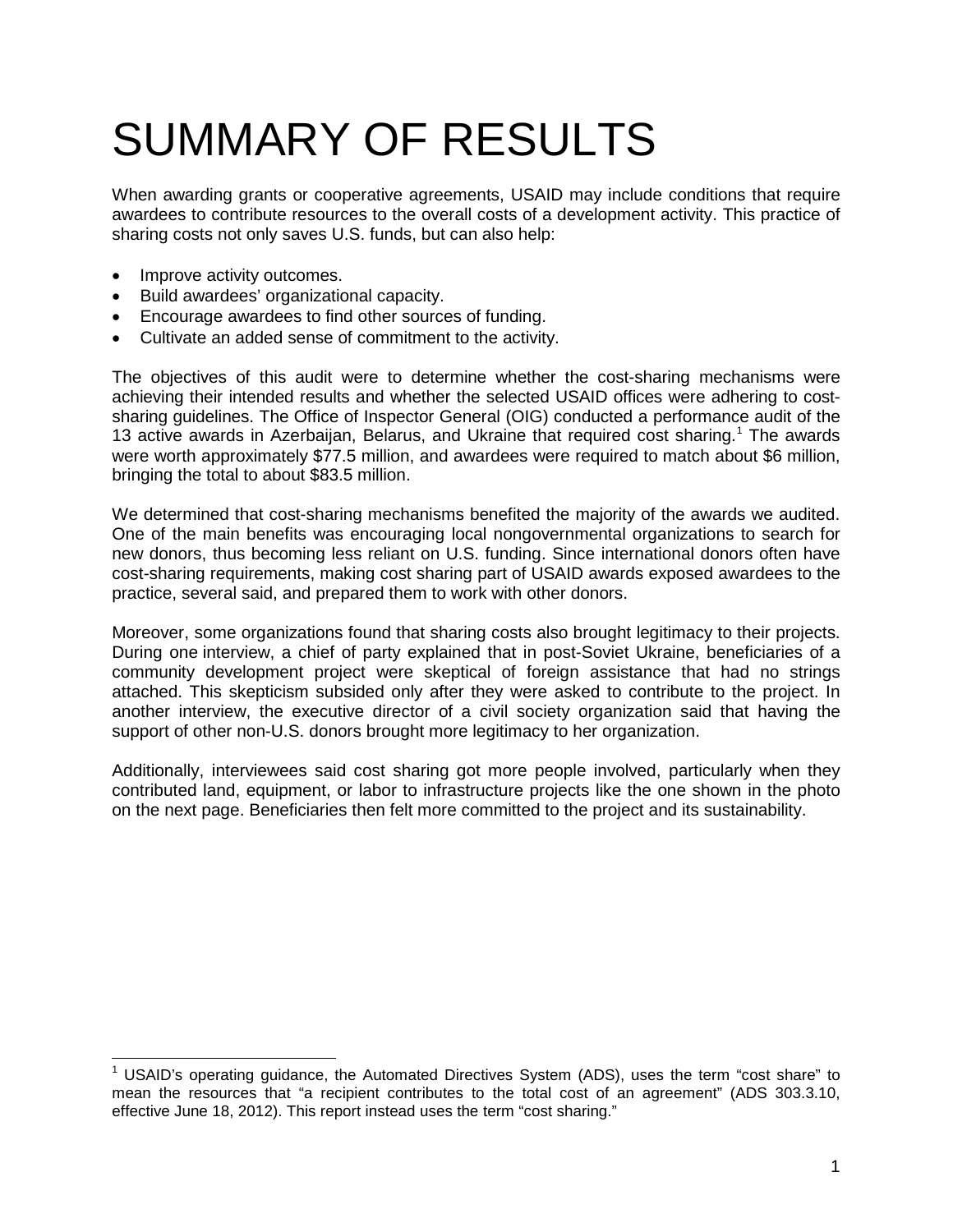

**On land contributed by local authorities in Myrhorod, Ukraine, a supervisor directs workers building a biofuel storage facility. (Photo by RIG/Frankfurt, June 27, 2015)** 

Despite these benefits, we found that:

- A lack of donor support and insufficient USAID guidance hindered some awardees' ability to meet cost-sharing requirements (page 5).
- USAID lacks sufficient guidance and training to ensure cost-sharing requirements are designed to achieve activity goals (page 6). We found no evidence that USAID designed cost sharing to support project goals in 6 of 13 awards we reviewed.
- USAID did not conduct thorough analyses in determining the amount of cost sharing to require (page 8). Employees conducted financial analyses to determine the appropriate amounts for only two awards. For the remaining 11, the amount seemed arbitrary, not factoring in the specifics of the activity.
- USAID agreement officer's representatives (AOR) did not monitor cost sharing, even though they are responsible for doing so (page 9). Lack of monitoring impedes USAID's ability to identify and mitigate risks before they become problems that could undermine an activity's success.

These findings were common to all three offices.<sup>[2](#page-4-0)</sup> In auditing them, we identified a lack of Agency-wide guidance and training in key areas that could impede effective implementation of cost sharing at other USAID locations. Accordingly, we made some broader recommendations beyond the offices in Azerbaijan, Belarus, and Ukraine. Specifically, we recommend that:

1. USAID/Azerbaijan issue additional guidance, such as training materials and reporting templates, to clarify the allowability of and accounting for in-kind and cash contributions (page 6).

<span id="page-4-0"></span> $2$  USAID/Azerbaijan and USAID/Ukraine are missions, and USAID/Belarus is a country office. We refer to them collectively as offices rather than missions.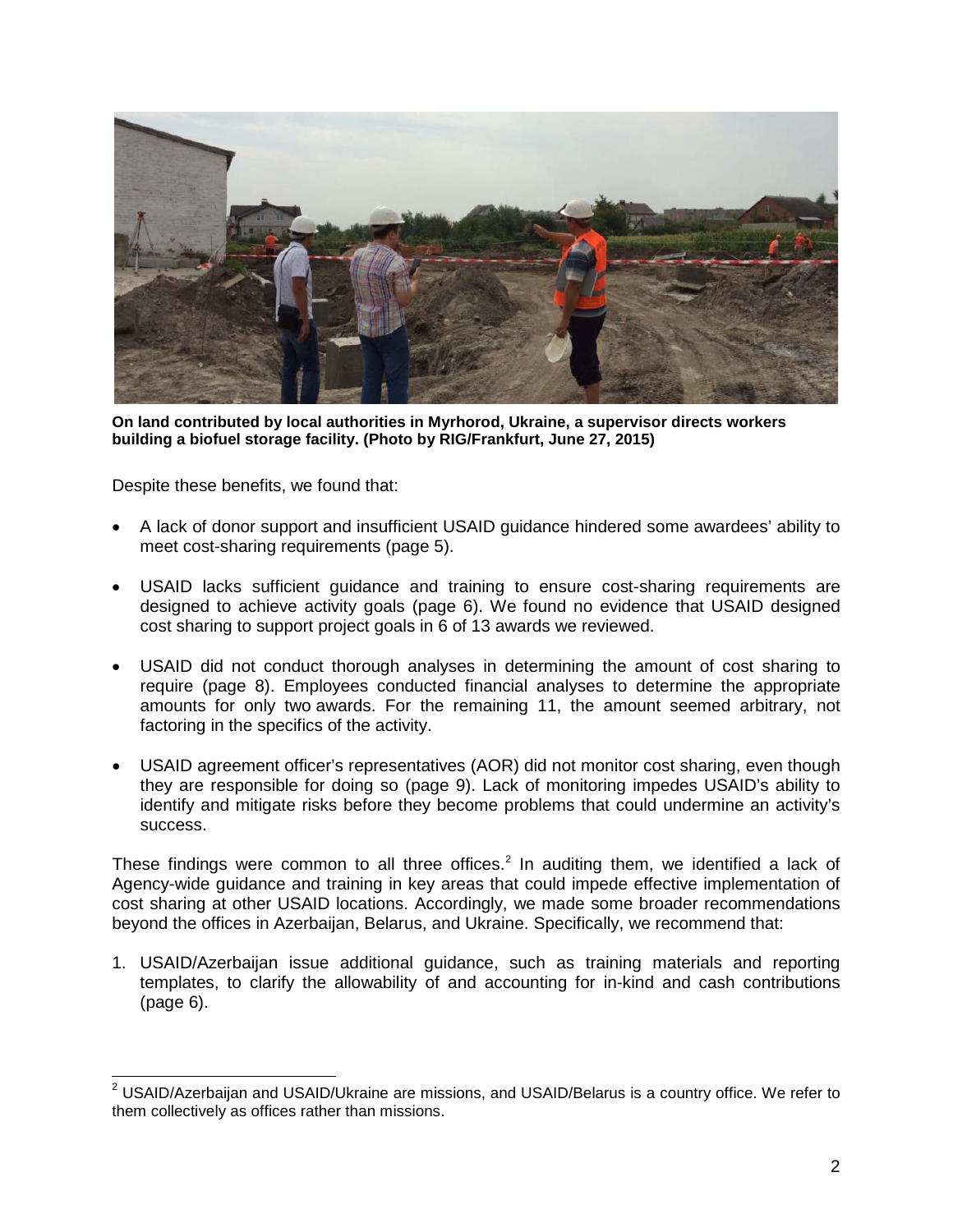- 2. USAID/Belarus issue additional guidance, such as training materials and reporting templates, to clarify the allowability of and accounting for in-kind and cash contributions (page 6).
- 3. USAID/Ukraine issue additional guidance, such as training materials and reporting templates, to clarify the allowability of and accounting for in-kind and cash contributions (page 6).
- 4. USAID/Azerbaijan issue an official notice, provide training, or update operating procedures to remind agreement officers about the Automated Directives System (ADS) 303 requirement for cost-sharing memorandums (page 7).
- 5. USAID/Belarus issue an official notice, provide training, or update operating procedures to remind agreement officers about the ADS 303 requirement for cost-sharing memorandums (page 7).
- 6. USAID/Ukraine issue an official notice, provide training, or update operating procedures to remind agreement officers about the ADS 303 requirement for cost-sharing memorandums (page 7).
- 7. The Bureau for Policy, Planning and Learning determine whether ADS 201 should include guidance on cost-sharing determination and design (page 7).
- 8. The Bureau for Policy, Planning and Learning, in consultation with the Office of Acquisition and Assistance, develop supplemental guidance on cost-sharing determination and best practices (page 7).
- 9. USAID/Azerbaijan implement procedures confirming that USAID teams document their analysis on how they arrived at the amount of cost sharing to require (page 8).
- 10. USAID/Belarus implement procedures confirming that USAID teams document their analysis on how they arrived at the amount of cost sharing to require (page 8).
- 11. USAID/Ukraine implement procedures confirming that USAID teams document their analysis on how they arrived at the amount of cost sharing to require (page 8).
- 12. The Bureau for Policy, Planning and Learning, in consultation with the Office of Acquisition and Assistance, analyze whether and how to allow USAID missions and field offices to provide input about their posts when cost-sharing amounts and requirements pertaining to worldwide grants are determined (page 8).
- 13. USAID/Azerbaijan issue an official notice, provide training, or update operating procedures to remind AORs of their responsibility to monitor cost-sharing progress (page 9).
- 14. USAID/Belarus issue an official notice, provide training, or update operating procedures to remind AORs of their responsibility to monitor cost-sharing progress (page 9).
- 15. USAID/Ukraine issue an official notice, provide training, or update operating procedures to remind AORs of their responsibility to monitor cost-sharing progress (page 9).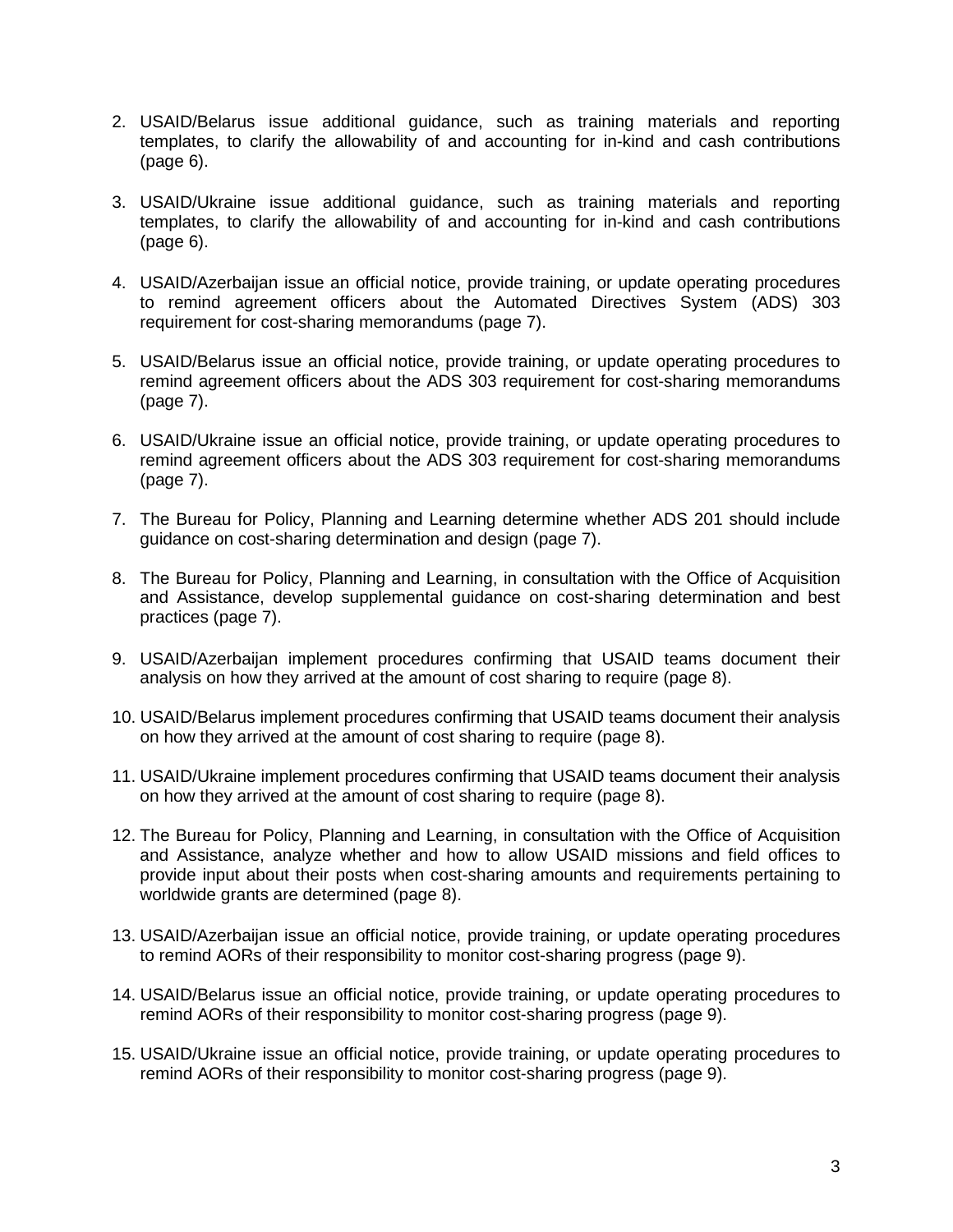16. The Office of Human Capital and Talent Management (HCTM) modify training for AORs to expand discussion on the impacts of cost sharing and their responsibilities for monitoring progress on it (page 9).

Detailed findings appear in the following section. The audit's scope and methodology appear in Appendix I. Management comments are included in Appendix II, and our evaluation of them starts on page 10.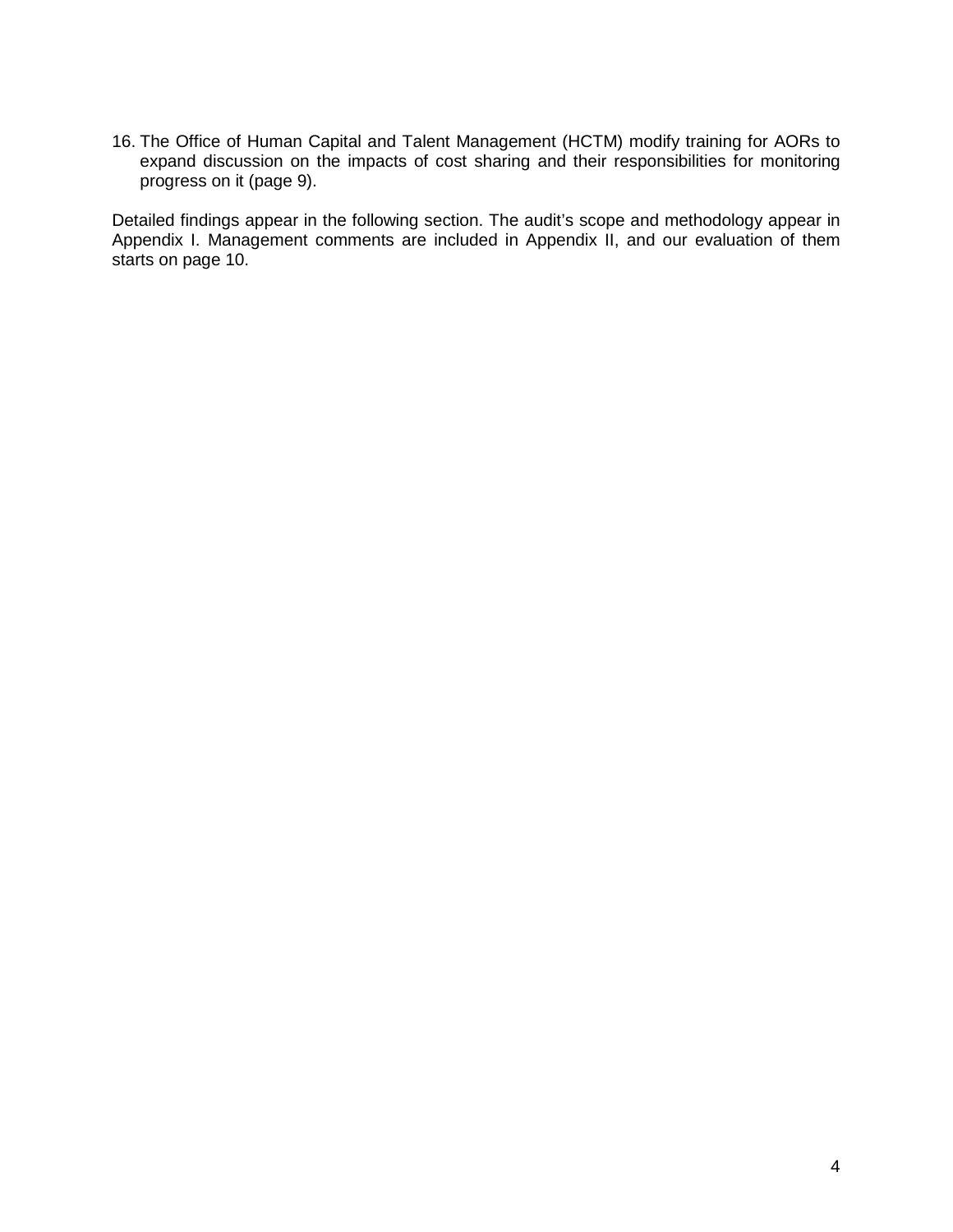# AUDIT FINDINGS

## <span id="page-7-0"></span>**Lack of Donor Support and Insufficient USAID Guidance Hindered Some Awardees' Ability To Meet Cost-Sharing Requirements**

Cost sharing is an important element of the USAID-awardee relationship that can supplement the impact that Agency's activities have on development. As outlined in ADS 303, cost sharing has the potential to improve awardees' capacity, sustain their businesses, and improve overall activity outcomes. While the theory of cost sharing focuses on its positive effects, in reality it also can impede awardees and activities.

Implementers of 3 of the 13 awards we audited had trouble meeting the amount of cost sharing that USAID required. In fact, the problem was so significant for one awardee in Belarus that it was ready to terminate its activity and leave the country because of the cost-sharing requirement. USAID/Belarus was able to convince the awardee to continue only after eliminating the requirement.

The other two awards went to local organizations in Azerbaijan. Interviewees said that the requirements were so burdensome that they spent valuable time and resources trying to meet them, rather than implementing their activities. The mission had to reduce the amount of cost sharing for one of these projects.

We identified the following factors that contributed to awardees' having trouble meeting their cost-sharing requirements.

**Lack of Donor Support for Some Activities.** The biggest challenge was the availability of donor funds in-country*.* A number of key international donors were forced to leave Azerbaijan and Belarus, making it extremely difficult for USAID awardees to find alternate sources of funding. One awardee in Azerbaijan had so much trouble finding sources that the chief of party said he was including the use of his private vehicle as cost sharing. In 2014, the Government of Azerbaijan announced reforms to its grant registration requirements that reduced the availability of donor funds in the country. As a result, the primary concern of local implementers was not finding funds to match, but rather finding funds to keep their lights on.

A number of awardees discussed the difficulty they had as new organizations raising funds from donors. This became less of a problem as the organizations matured and developed track records of success that were enticing to potential donors. In addition, awardees with activities that centered on technical assistance and capacity building found it more difficult to identify sources of cost sharing than did awardees with more tangible activities, such as buying commodities or building facilities.

**Insufficient USAID Guidance.** Some awardees said USAID did not give them enough guidance and training on handling cost sharing. An employee for an awardee in Azerbaijan said USAID could not give her organization information or standard templates on how it should record and report cost sharing.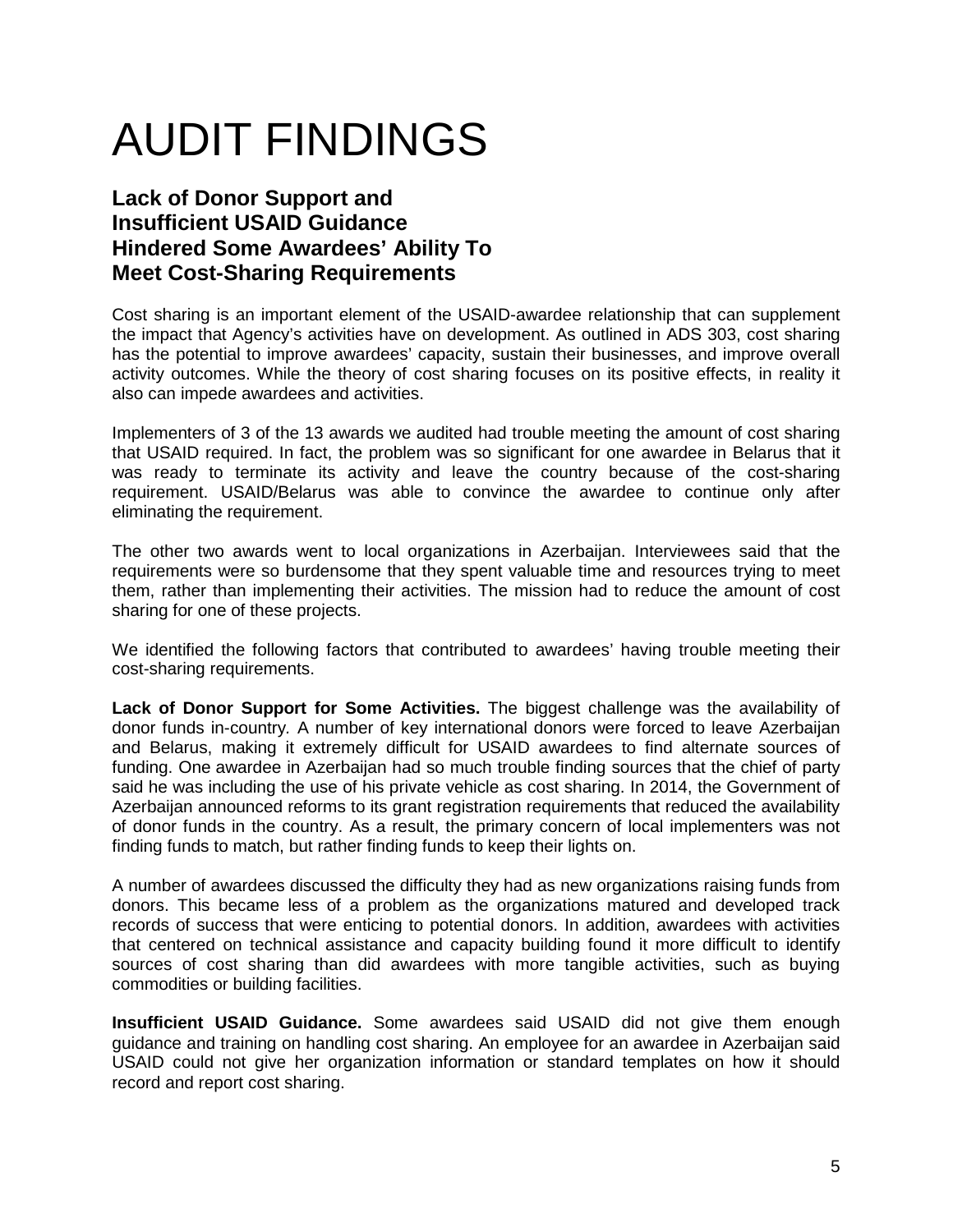We found that awardees also did not fully understand how to recognize cost sharing, thus potentially understating amounts contributed. Officials from a number of recipient organizations said they did not know that in-kind contributions (e.g., volunteer time, donated supplies, equipment, and other property) could be considered. Awardees also did not know whether certain cost savings could be considered in-kind contributions.

While some of these contributing factors are beyond USAID's immediate control, by understanding them, USAID can use cost sharing better to enhance its own investments while helping its partners and awardees. To improve awardees' ability to recognize and report costsharing contributions accurately, we make the following recommendations.

*Recommendation 1. We recommend that USAID/Azerbaijan issue additional guidance, such as training materials and reporting templates, to clarify the allowability of and accounting for in-kind and cash contributions.*

*Recommendation 2. We recommend that USAID/Belarus issue additional guidance, such as training materials and reporting templates, to clarify the allowability of and accounting for in-kind and cash contributions.*

*Recommendation 3. We recommend that USAID/Ukraine issue additional guidance, such as training materials and reporting templates, to clarify the allowability of and accounting for in-kind and cash contributions.*

## <span id="page-8-0"></span>**USAID Lacks Sufficient Guidance and Training To Ensure That Cost Sharing Requirements Are Designed To Achieve Activity Goals**

According to ADS 303, cost sharing should be "flexible, case-specific, and used to support or contribute to the achievement of results." When deciding whether sharing costs would be appropriate, USAID should consider the program's goals and how it will achieve them. To make sure Agency staff tailor the requirements to the specific activity, ADS 303 requires them to "write a memorandum to the AO [agreement officer] documenting the factors that were considered when determining the amount of cost share."

Despite this guidance, we found limited evidence that USAID designed cost-sharing requirements to support activity goals. After reviewing available project design documentation, procurement information, and preaward communications, we could not figure out USAID's rationale for including cost sharing in 6 of the 13 awards.

When we asked to review the memorandums listing the factors in determining the share, USAID provided only four, and the discussions were generic with nearly identical justifications for each activity. Even important documents like award announcements and signed agreements did not explain the purpose of cost sharing. Many of them mentioned it only as an amount that the awardee had to match.

USAID managers from each of three offices said cost sharing had not been a priority. Some employees considered it as an afterthought, and others said they never considered it until our audit.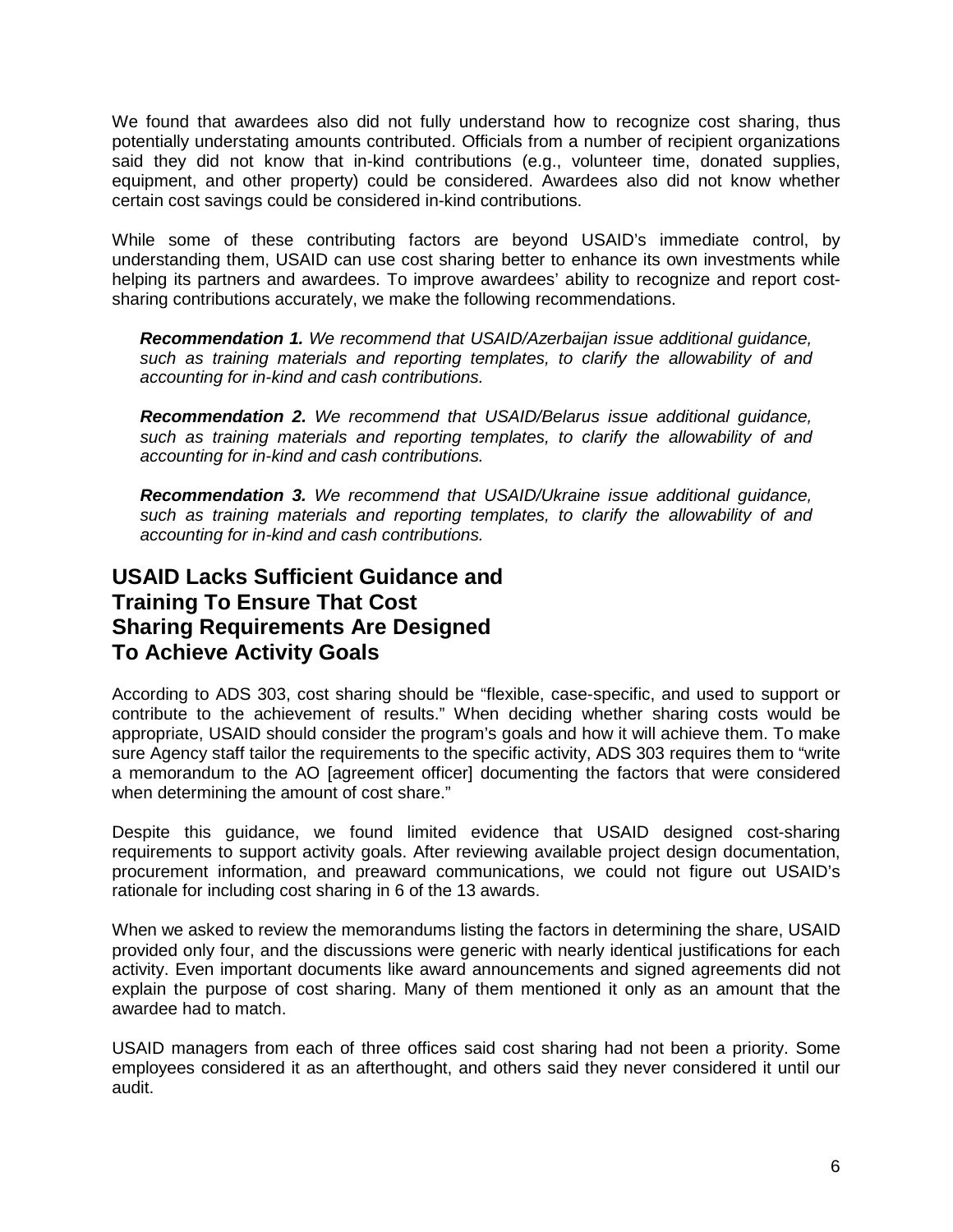Furthermore, we identified a lack of Agency-wide guidance and training that could impede effective implementation of cost sharing beyond Azerbaijan, Belarus, and Ukraine. Specifically, the Bureau for Policy, Planning and Learning has not provided sufficient guidance on how employees should include cost sharing in awards. After reviewing ADS 201,<sup>[3](#page-9-0)</sup> the 94-page chapter that details various aspects of planning and project design, we found that cost sharing was never discussed beyond a brief mention as a potential alternate funding source.

One interviewee suggested that rather than covering cost-sharing determination and analysis in ADS 303, it would be better suited in ADS 201, possibly as part of a sustainability analysis. Interviewees also said the Agency did not have any supplemental guidance on cost-sharing best practices to assist USAID offices throughout the world with proper design.

Without a clearly defined purpose for including cost sharing in awards, USAID may not be able to maximize its benefits, with awardees seeing the requirement as confusing and even contrary to their interests. Two awardees said that even after the activity started, they did not know how cost sharing was to contribute to activity goals. In both of these cases, satisfying the requirement was a significant challenge for the awardee. Furthermore, without discussions on how the share should be achieved, awardees can transfer the responsibility to subawardees and thus defeat the purpose of the requirement.

To ensure that USAID properly aligns cost sharing with the goals of its activities, we make the following recommendations.

*Recommendation 4. We recommend that USAID/Azerbaijan issue an official notice, provide training, or update operating procedures to remind agreement officers about the Automated Directives System 303 requirement for cost-sharing memorandums.*

*Recommendation 5. We recommend that USAID/Belarus issue an official notice, provide training, or update operating procedures to remind agreement officers about the Automated Directives System 303 requirement for cost-sharing memorandums.*

*Recommendation 6. We recommend that USAID/Ukraine issue an official notice, provide training, or update operating procedures to remind agreement officers about the Automated Directives System 303 requirement for cost-sharing memorandums.*

*Recommendation 7. We recommend that the Bureau for Policy, Planning and Learning determine whether Automated Directives System 201 should include guidance on costsharing determination and design.*

*Recommendation 8. We recommend that the Bureau for Policy, Planning and Learning, in consultation with the Office of Acquisition and Assistance, develop supplemental guidance on cost-sharing determination and best practices.* 

<span id="page-9-0"></span><sup>&</sup>lt;sup>3</sup> ADS 201 (partially revised October 1, 2015) covers all aspects of planning including "strategic planning, project design, and activity/mechanism selection and design."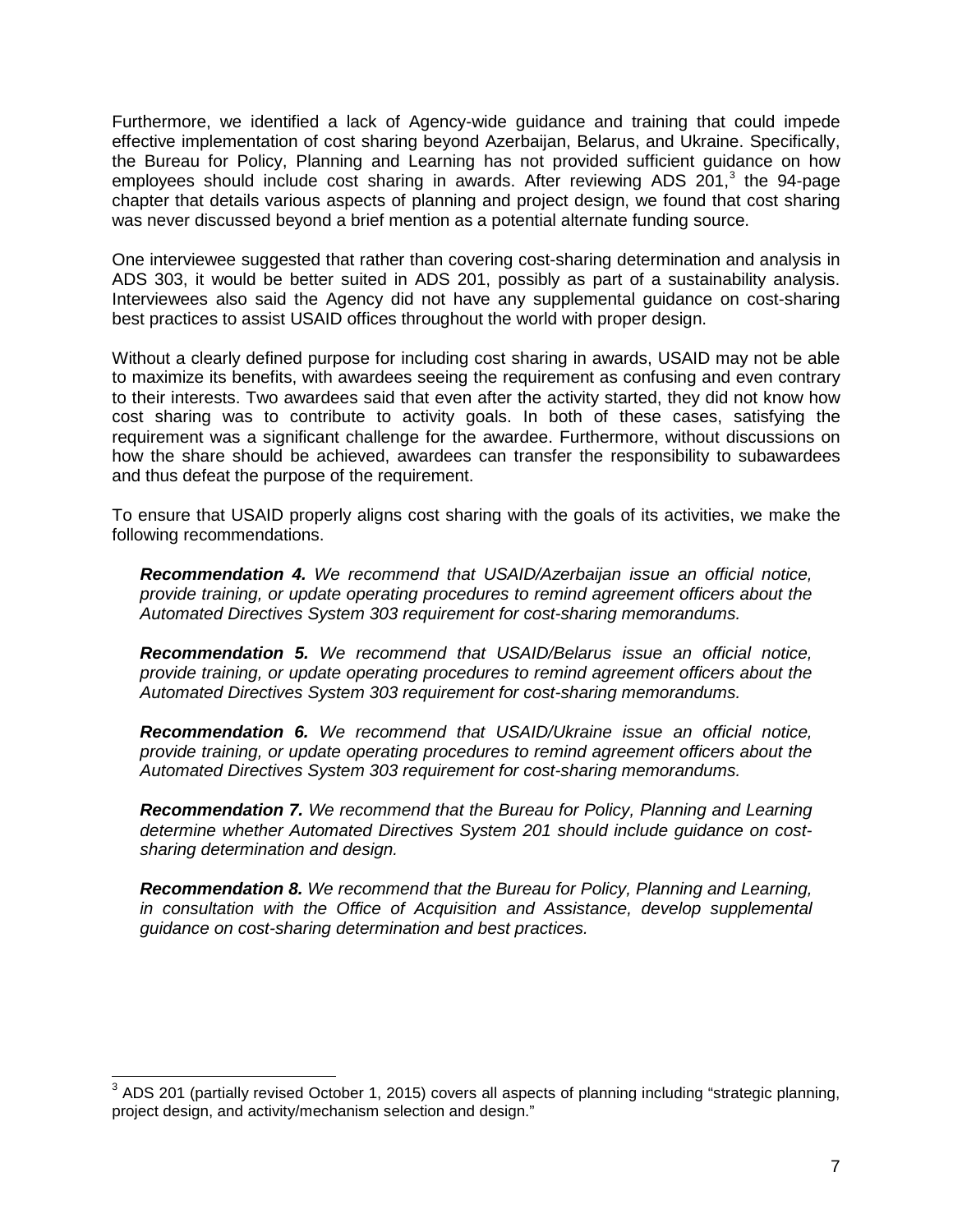## <span id="page-10-0"></span>**USAID Did Not Conduct Thorough Analysis in Determining the Amount of Cost Sharing To Require**

In addition to defining a clear purpose for including cost sharing, ADS 303 requires USAID officials to determine how much awardees should be expected to contribute. This calculation should be included in the financial analysis of a program before the award is announced.

However, in reviewing available design documentation for the 13 awards, we found evidence of financial analysis in only 2. For the other 11, the amount of cost sharing seemed arbitrary, not taking the specifics of the activity into account.

A number of USAID interviewees said that the Agency has not used a structured process to determine the amount of cost sharing to require, and the level of analysis varied among awards. Design team members and agreement officers said a common practice was to use the same rates set in previous USAID activities. Others said the amount was determined through informal conversations among members of the design team.

We also found a notable weakness in how USAID applies cost sharing in its worldwide programs. Five of the 13 awards audited were part of the Agency's Development Grants Program, a multi-million-dollar grant pool that required every applicant to contribute at least 10 percent of the costs. This rate was set in Washington, D.C., and because it was never adjusted to suit the circumstances of different countries, it may have been too little for awardees from some countries or—in the case of Azerbaijan—too much. As one awardee from that country said, having so few donors available made cost sharing very difficult.

Without taking countries and program goals into consideration when determining cost-sharing amounts, USAID risks setting burdensome requirements for awardees, taking away time and resources that they could spend working on their programs. If a cost-sharing amount is set too high, the requirement may threaten the viability of a program. Conversely, by setting the rate too low, the Agency may not be maximizing the benefits of cost sharing. To improve the Agency's procedures in determining appropriate cost-sharing amounts, we make the following recommendations.

*Recommendation 9. We recommend that USAID/Azerbaijan implement procedures to confirm that USAID teams conduct a documented analysis in determining the amount of cost sharing to require.*

*Recommendation 10. We recommend that USAID/Belarus implement procedures to confirm that USAID teams conduct a documented analysis in determining the amount of cost sharing to require.*

*Recommendation 11. We recommend that USAID/Ukraine implement procedures to confirm that USAID teams conduct a documented analysis in determining the amount of cost sharing to require.*

*Recommendation 12. We recommend that the Bureau for Policy, Planning and Learning, in consultation with the Office of Acquisition and Assistance, analyze whether and how to allow USAID missions and field offices to provide input about their posts*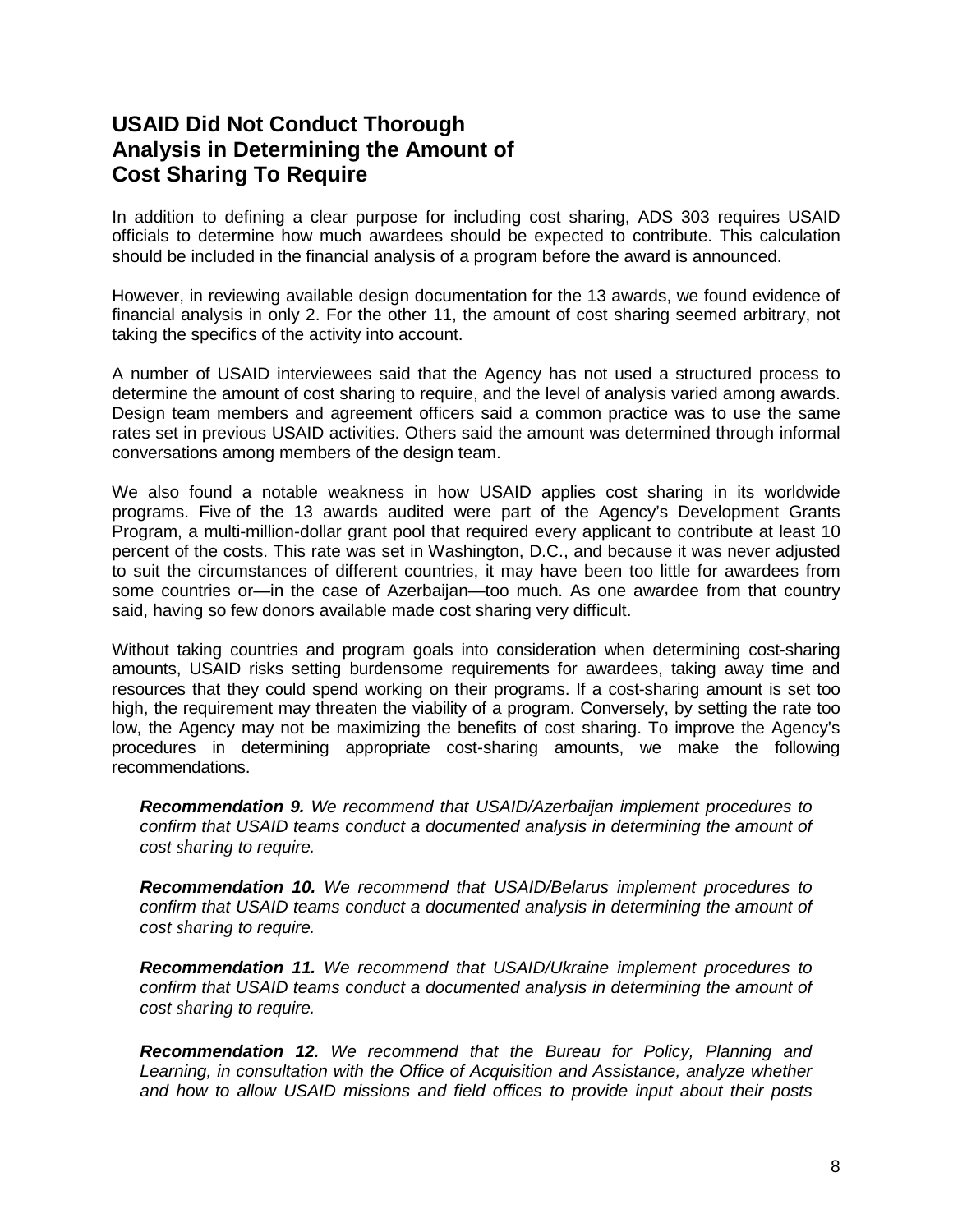*when cost-sharing amounts and requirements pertaining to worldwide grants are determined.* 

## <span id="page-11-0"></span>**USAID Agreement Officer's Representatives Did Not Monitor Cost Sharing**

Because cost sharing is a continuous and fluid requirement, ADS 303 requires AORs to monitor financial reports to make sure awardees are making adequate progress.

In spite of this guidance, we found that AORs were not always the ones monitoring cost-sharing levels. In all three USAID offices, analysts from the financial management office were tracking the progress instead of the AORs. Consequently, a number of AORs said they did not maintain systems or management tools to track the progress of cost sharing.

This situation occurred for several reasons. Because it was a financial requirement, awardees reported cost-sharing contributions to USAID's financial management offices as part of their regular financial reporting. As a result, the responsibility of overseeing the amounts shifted toward financial analysts rather than AORs. An official in USAID/Azerbaijan's financial office said he helped track the share, but as outlined in ADS, the responsibility of monitoring progress ultimately rested with AORs.

A number of AORs said cost sharing and its significance were not conveyed properly to them in training. Indeed, in the principal course for AORs, the cost-sharing section fits on just 1 page in the nearly 400-page training manual.

Without actively monitoring the progress of cost sharing, USAID may miss opportunities to identify and mitigate emerging risks before they become larger problems that could undermine a project's success. For example, we found an activity nearing its end that was significantly behind on cost sharing, but remedial actions had not yet been considered because the AOR did not monitor it. To improve monitoring of cost sharing, we make the following recommendations.

*Recommendation 13. We recommend that USAID/Azerbaijan issue an official notice, provide training, or update operating procedures to remind agreement officer's representatives of their responsibility to monitor cost-sharing progress.*

*Recommendation 14. We recommend that USAID/Belarus issue an official notice, provide training, or update operating procedures to remind agreement officer's representatives of their responsibility to monitor cost-sharing progress.*

*Recommendation 15. We recommend that USAID/Ukraine issue an official notice, provide training, or update operating procedures to remind agreement officer's representatives of their responsibility to monitor cost-sharing progress.*

*Recommendation 16. We recommend that the Office of Human Capital and Talent Management modify training for agreement officer's representatives to expand discussion on the impacts of cost sharing and the responsibilities associated with monitoring its progress.*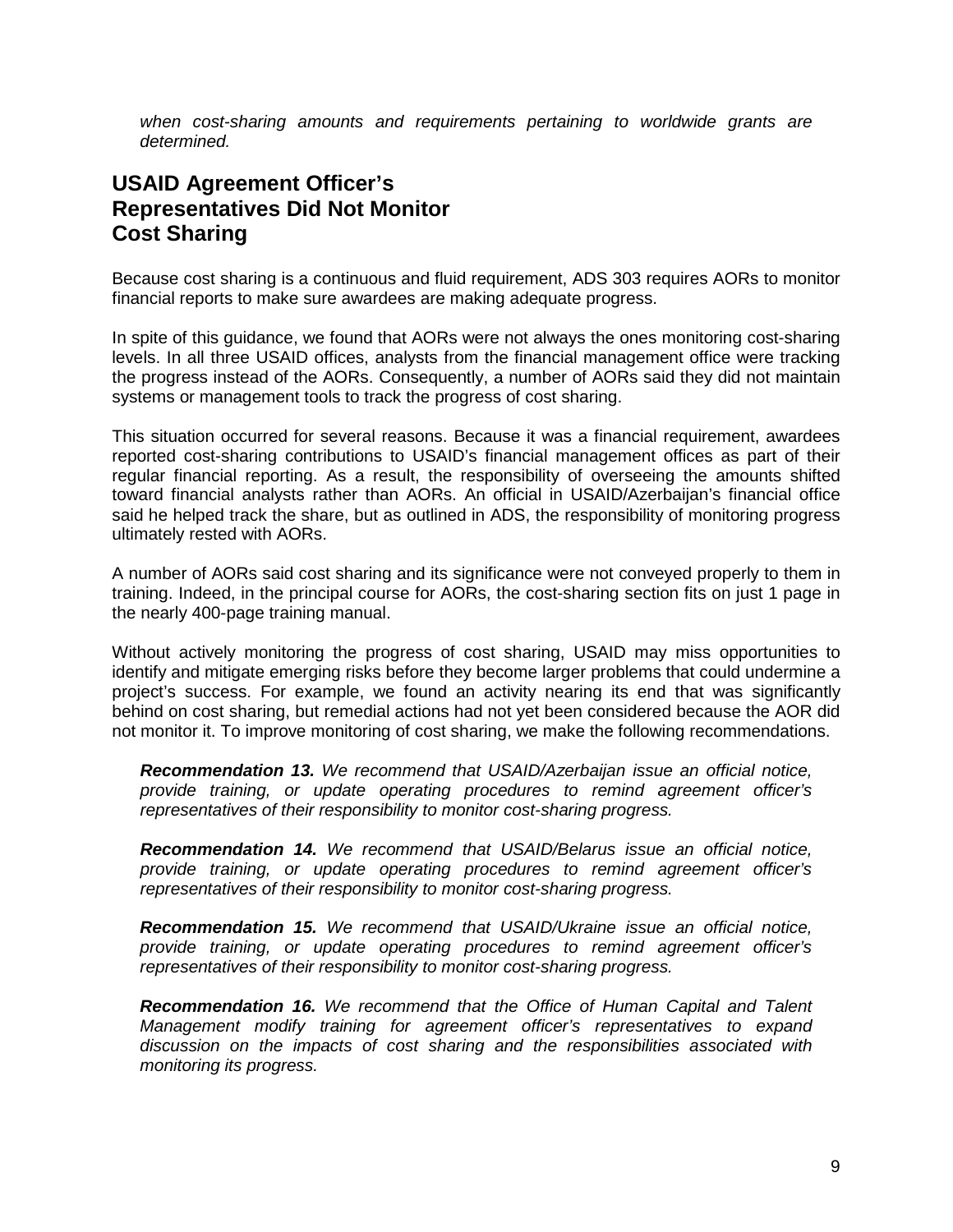## <span id="page-12-0"></span>EVALUATION OF MANAGEMENT **COMMENTS**

The USAID offices generally agreed with Recommendations 1 through 15. One USAID office disagreed with Recommendation 16. The comments from the offices show they have reached management decisions on all 16 recommendations, but we disagree with HCTM's management decision on Recommendation 16. Our detailed evaluation of management comments follows.

**Recommendation 1.** USAID/Azerbaijan agreed to issue additional guidance to clarify in-kind and cash contributions. On February 25, 2016, the mission held training for local partners on USAID project management skills including cost-sharing management. We acknowledge the mission's management decision and final action.

**Recommendation 2.** USAID/Belarus agreed to issue additional guidance to clarify in-kind and cash contributions. On March 29, 2016, the office held training to discuss problems and solutions encountered when applying in-kind and cash contributions. Training materials included costsharing reporting templates. We acknowledge the office's management decision and final action.

**Recommendation 3.** USAID/Ukraine agreed to issue additional guidance to clarify in-kind and cash contributions. On March 29, 2016, the office held training on applying in-kind and cash contributions. Training materials included cost-sharing reporting templates. We acknowledge the mission's management decision and final action.

**Recommendation 4.** USAID/Azerbaijan agreed to remind agreement officers about the ADS 303 requirement for cost-sharing memorandums. On March 2, 2016, the mission director sent a mission-wide notice highlighting the ADS 303 requirement. We acknowledge the mission's management decision and final action.

**Recommendation 5.** USAID/Belarus agreed to remind agreement officers about the ADS 303 requirement for cost-sharing memorandums. On March 11, 2016, the office updated its guidance to do so. We acknowledge the office's management decision and final action.

**Recommendation 6.** USAID/Ukraine agreed to remind agreement officers about the ADS 303 requirement for cost-sharing memorandums. On March 11, 2016, the office updated its mission order to do so. We acknowledge the mission's management decision and final action.

**Recommendation 7**. The Bureau for Policy, Planning and Learning responded that it was already undertaking a revision of ADS 201. As part of this revision, bureau officials said they had determined the need for and were including language highlighting the importance of cost sharing in assistance awards. The draft ADS will be circulated for Agency clearance during FY 2016. We acknowledge the bureau's management decision and final action.

**Recommendation 8.** The Bureau for Policy, Planning and Learning said that to implement the recommendation, it had consulted with the Office of Acquisition and Assistance and planned to lead the development of a supplement to the revised ADS 201 that would provide guidance on best practices for determining cost-sharing in assistance awards. The target completion date is December 31, 2016. We acknowledge the bureau's management decision.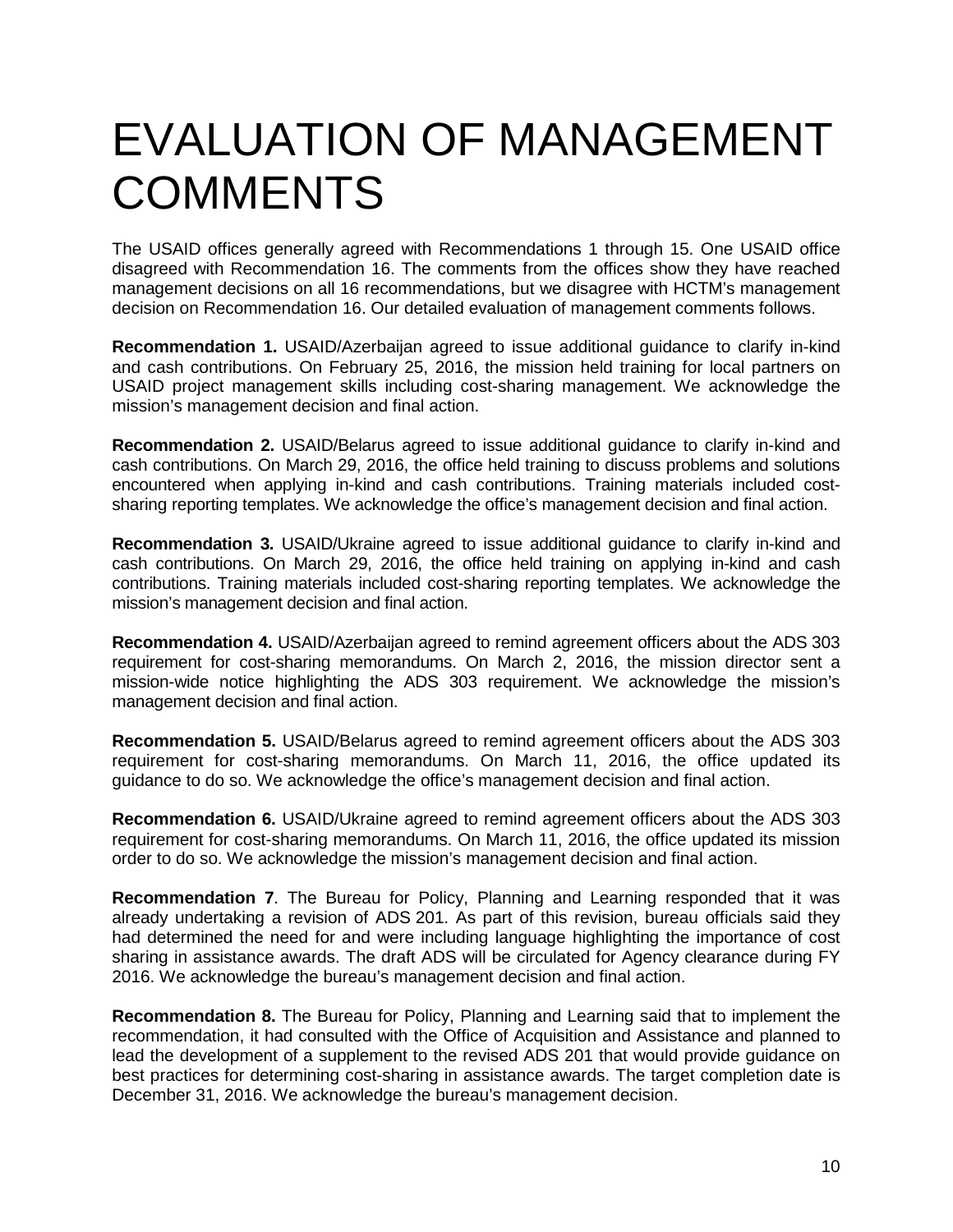**Recommendation 9**. USAID/Azerbaijan agreed to implement procedures to confirm that USAID teams document how they determined the cost-sharing requirement. The mission will update and amend its mission order on project design to include more on cost-sharing determination, planning, and calculations consistent with existing guidelines and best practices. The target completion date is September 30, 2016. We acknowledge the mission's management decision.

**Recommendation 10.** USAID/Belarus agreed to implement procedures to confirm that USAID teams document how they determined the cost-sharing requirement. On March 11, 2016, the office updated its guidance to require teams to do so. We acknowledge the office's management decision and final action.

**Recommendation 11.** USAID/Ukraine agreed to implement procedures to confirm that USAID teams document how they determined the cost-sharing requirement. On March 11, 2016, the office updated its mission order to require teams to do so. We acknowledge the office's management decision and final action.

**Recommendation 12**. The Bureau for Policy, Planning and Learning said that to implement the recommendation, it had consulted with the Office of Acquisition and Assistance on whether and how to allow USAID missions and field offices to provide input on determining cost-sharing amounts for worldwide grants. In their analysis, the offices concluded that beyond providing guidance and reference materials, the bureau has limited influence on the determination of costsharing amounts. We acknowledge the bureau's management decision and final action.

**Recommendation 13.** USAID/Azerbaijan agreed to remind AORs of their responsibility to monitor cost-sharing progress. On March 2, 2016, the mission director sent a mission-wide notice highlighting AORs' responsibility. We acknowledge the mission's management decision and final action on this recommendation.

**Recommendation 14.** USAID/Belarus agreed to remind AORs of their responsibility to monitor cost-sharing progress. The office updated its guidance to do so. On April 4, 2016, the office provided training to reinforce the requirement. Lastly, the office planned to review cost-sharing progress during its quarterly financial reviews. We acknowledge the office's management decision and final action on this recommendation.

**Recommendation 15.** USAID/Ukraine agreed to remind AORs of their responsibility to monitor cost-sharing progress and updated the mission order to do so. On March 22, 2016, the mission delivered training to reinforce the requirement. Lastly, the mission planned to review costsharing progress during its quarterly financial reviews. We acknowledge the mission's management decision and final action on this recommendation.

**Recommendation 16**. HCTM disagreed with modifying training on cost sharing for AORs. Officials said that classes already offered contain a significant amount of training on cost sharing; the office provided information on all three courses in its response.

We acknowledge HCTM's management decision and final action, but we disagree with it. While there may be a significant amount of training available on cost sharing, a disconnect remains between training and the adoption of the concepts. As evidenced by this audit, a number of AORs did not have sufficient understanding of cost-sharing procedures and requirements. When asked about how best to address this knowledge gap, interviewees consistently requested that USAID improve its training on cost sharing.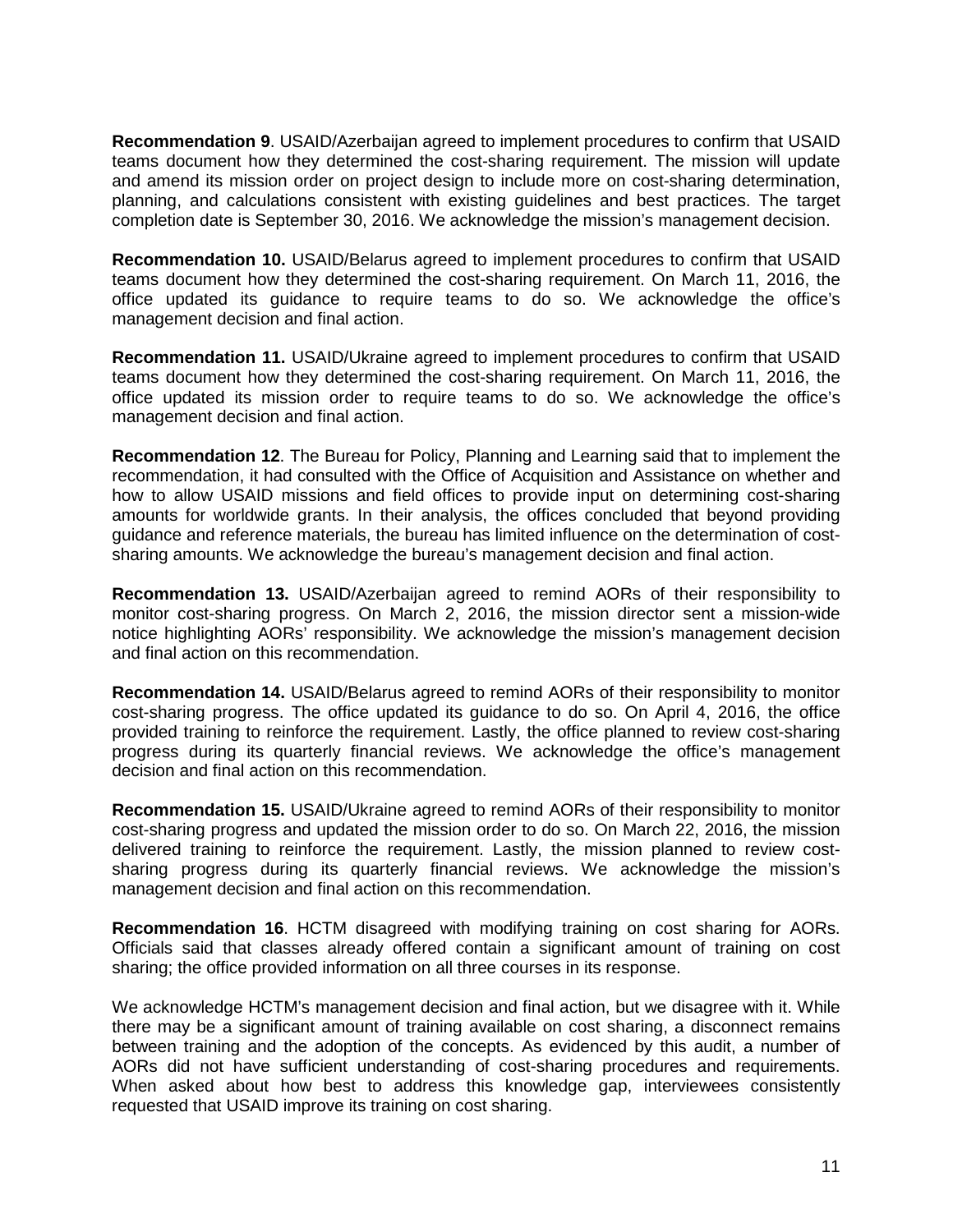## <span id="page-14-0"></span>SCOPE AND METHODOLOGY

## **Scope**

We conducted this performance audit in accordance with generally accepted government auditing standards. They require that we plan and perform the audit to obtain sufficient, appropriate evidence to provide a reasonable basis for our findings and conclusions, in accordance with our audit objectives. We believe that the evidence obtained provides that reasonable basis.

Our audit objectives were to answer two questions:

- Are the cost-sharing mechanisms achieving their intended results?
- Are selected USAID offices adhering to cost-sharing guidelines?

To answer them, we performed a regional audit evaluating mechanisms and processes at USAID/Azerbaijan, USAID/Belarus, and USAID/Ukraine.

We reviewed only activities that made cost sharing a requirement in the awards. As of the date of the audit notification letter—May 26, 2015—13 activities in these offices had cost-sharing requirements, and our audit encompassed all of them. Five were from Azerbaijan, four from Belarus, and four from Ukraine.

The duration and timing of the activity were not considerations in the selection. The awards ranged in length from 10 years, beginning in September 2005, to less than 1 year, beginning in January 2015.

We conducted fieldwork in Azerbaijan from June 17 to July 2, 2015; in Belarus from July 12 to July 14, 2015; and in Ukraine from July 12 to July 29, 2015. Due to strict limitations the government put on visas in Belarus, only one auditor was able to go there for 2 days, during which time he interviewed only a limited number of awardees and USAID officials. The remaining information pertaining to USAID/Belarus came from phone interviews and e-mail.

Despite having five activities that were awarded under the centrally funded Development Grants Program, the team elected not to conduct fieldwork in Washington, D.C. Instead, we based our findings on information gathered from staff and documentation available in the three selected offices.

## **Methodology**

OIG started this regional audit by conducting a risk analysis of all USAID offices in Eastern Europe. We reviewed factors such as (1) level of past OIG oversight in the respective missions, (2) level of corruption as indicated by Transparency International's index, and (3) gross domestic product per capita according to the World Bank. The analysis of these factors led us to select Azerbaijan, Belarus, and Ukraine.

To answer the first objective, we analyzed what federal and Agency regulations and scholarly reports consider the purposes of and best practices for cost sharing. We then reviewed the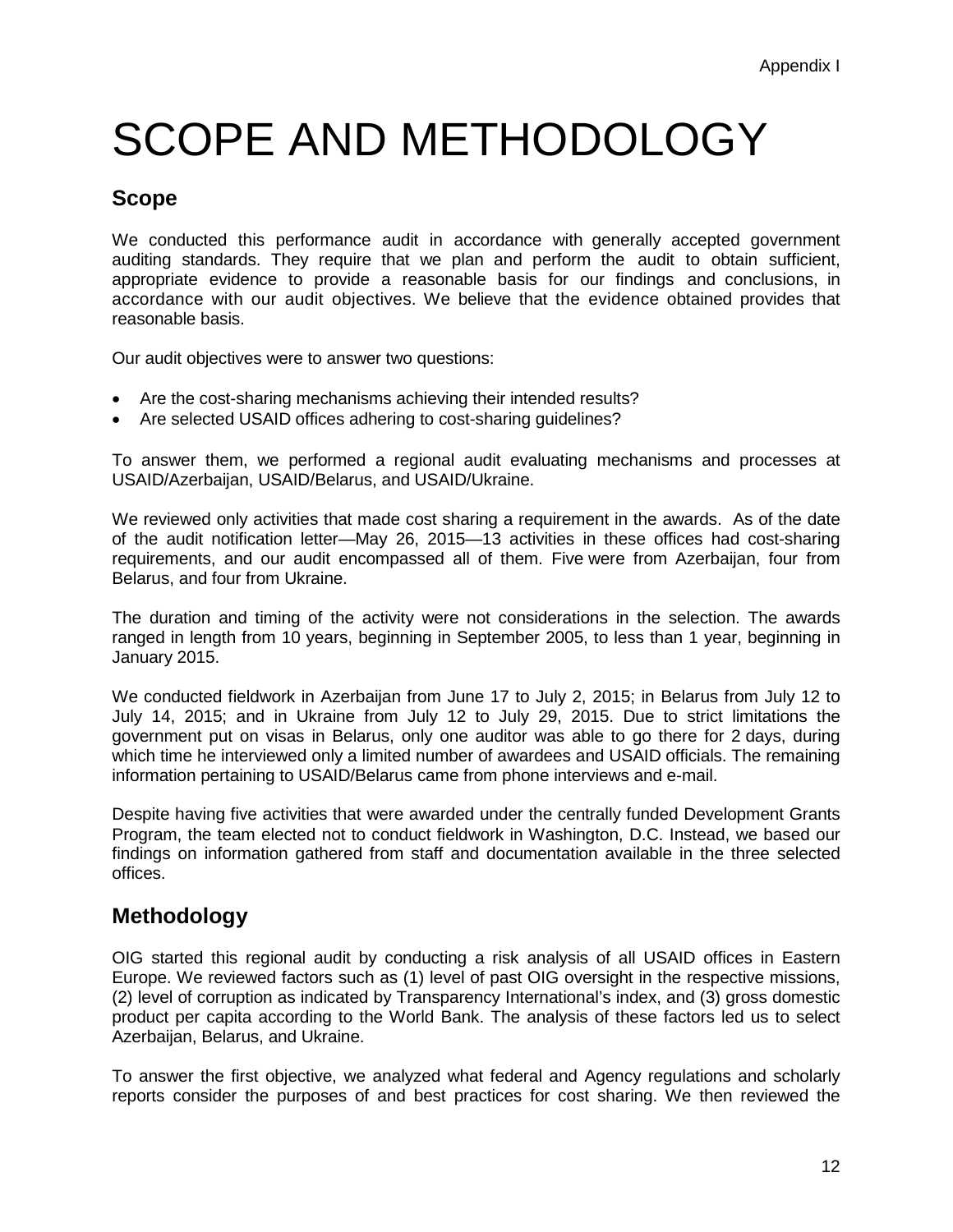design and procurement documentation to ascertain the intended purpose in each of the 13 awards.

We sought to determine whether cost sharing met the purposes stated in the award by interviewing selected employees and performing site visits. We talked to employees of prime awardees, subawardees, and beneficiaries to get their impressions of the effects of cost sharing. We also interviewed Agency program officers, financial officers, agreement officers, AORs, and others involved in managing the cost-sharing activities.

After the analysis and visits were finished, we determined how much impact cost sharing had and compared it with the objectives established in the award documentation.

To answer the second objective, we researched cost-sharing requirements in federal regulation (e.g., 22 CFR 226.23 and Office of Management and Budget Circular A110) and USAID policy. We also used criteria for understanding internal controls and Agency policy, such as USAID's overarching program guidance (e.g., USAID Forward), training documents, and relevant academic publications on best practices.

After the audit team had a clear understanding of the various requirements, we conducted tests to determine the level of compliance. We evaluated how cost-sharing procedures were being implemented during an activity and whether they were being implemented as required by federal regulations, Agency policy, and organizational best practices.

The audit team did not rely on computer-processed data in answering either audit objective. Instead, we relied on evidence from interviews, document reviews, and site visits. Because this audit focused on three offices, the results cannot be projected across the entire Agency; however, many of the findings and recommendations may be relevant to other areas of USAID.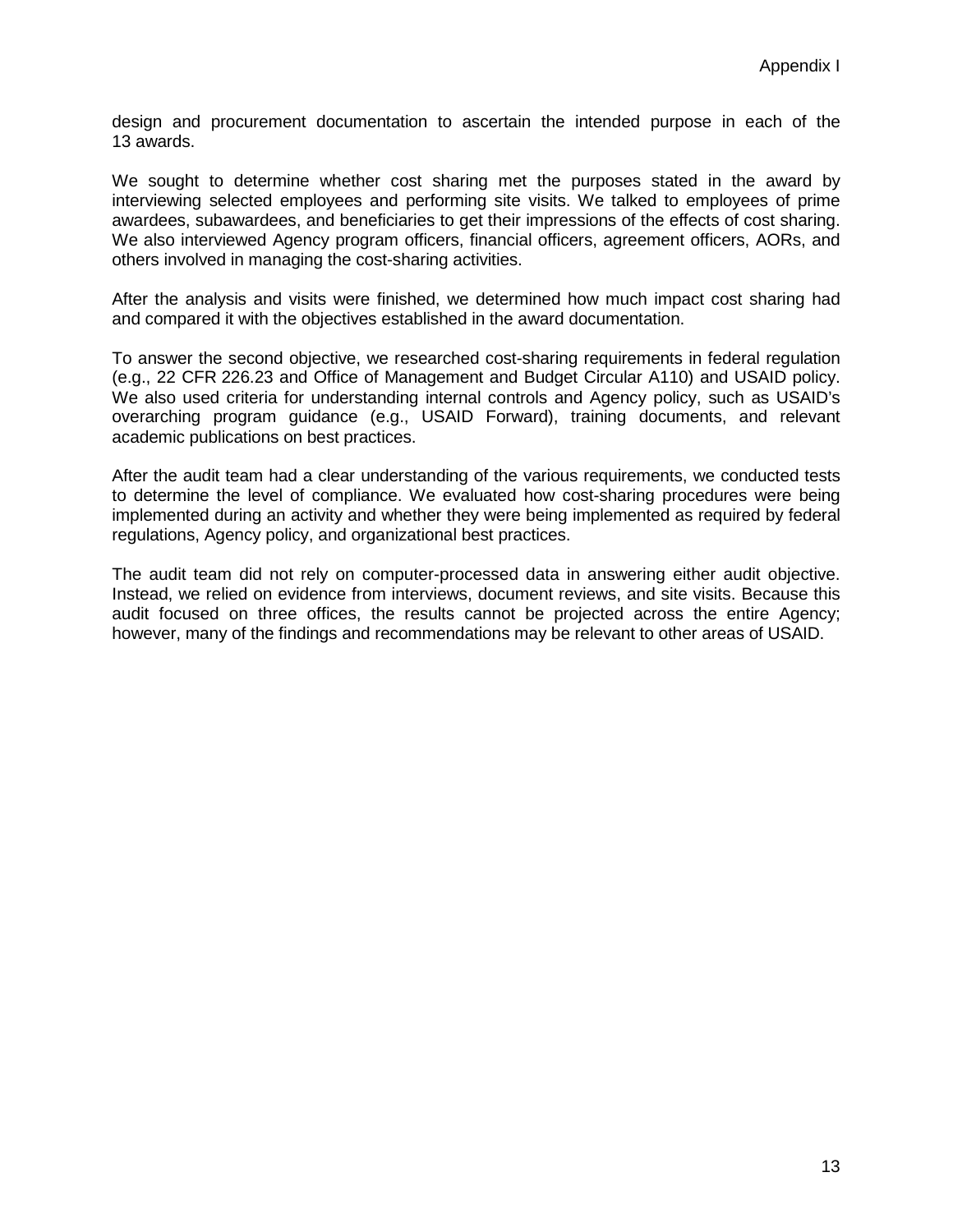# <span id="page-16-0"></span>MANAGEMENT COMMENTS



March 9, 2016

## **MEMORANDUM**

| TO:               | James Charlifue, Regional Inspector General/Frankfurt                                                                                                     |
|-------------------|-----------------------------------------------------------------------------------------------------------------------------------------------------------|
| <b>FROM:</b>      | Mikaela Meredith, Mission Director / S/                                                                                                                   |
| <b>SUBJECT:</b>   | Management Comments - Draft OIG Report titled "Audit of Cost-<br>Share Practices in USAID/Azerbaijan, Belarus, and Ukraine (Report<br>No. 8-000-16-XXX-P) |
| <b>REFERENCE:</b> | OIG Transmittal email dated 2/11/2016                                                                                                                     |

Thank you for providing USAID/Azerbaijan with the opportunity to review and respond to the subject draft audit report. Discussed below are the Mission's comments on the recommendations in the report. We request acknowledgement of all four management decisions and closure of three corresponding recommendations at this time as detailed below.

## **COMMENTS ON OIG'S RECOMMENDATIONS**

## *Recommendation 1. USAID/Azerbaijan issue additional guidance [to partners], such as training materials and reporting templates, to clarify the allowability and accounting of in-kind and cash contributions.*

**USAID Management Response:** The Mission concurs with Recommendation 1 in regards to the need to provide partners with guidance and training materials and templates to clarify allowability and accounting of in-kind and cash contributions.

**Actions Taken:** In February 2015, the Mission held training for local partners on USAID project management skills. Cost-share was a module within that training. We redistributed those materials to all partners subject to cost share requirements along with other information on cost share on February 25, 2016. Included in that communication was a firm reminder about the requirement to contribute to and document cost share, and the consequences of not doing so. See attached communication with relevant attachments.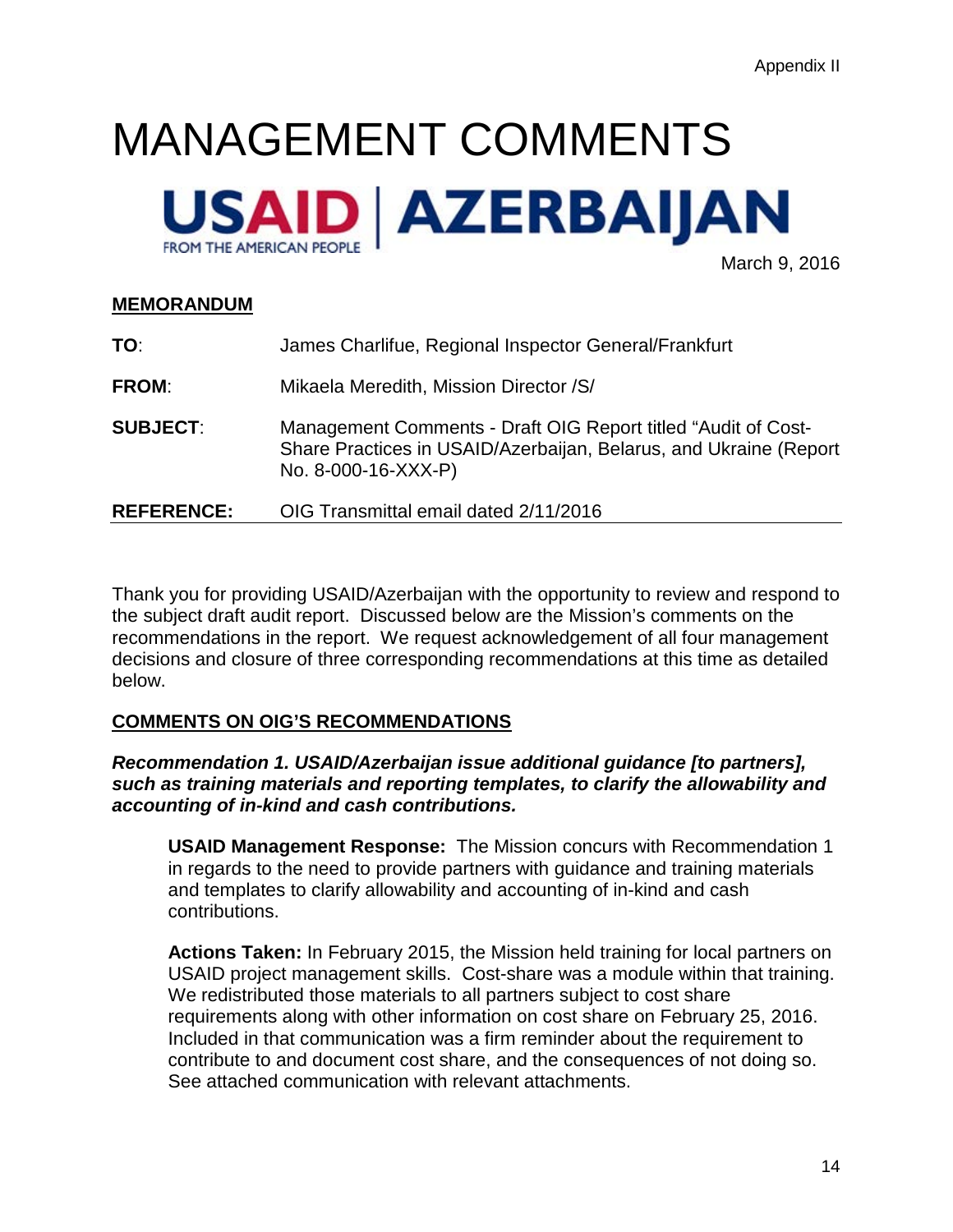**Closure Request:** The Mission deems that Recommendation 1 is being adequately addressed and therefore requests OIG's concurrence with the proposed management decision and closure of the recommendation.

## *Recommendation 4. USAID/Azerbaijan issue an official notice, provide training, or update operating procedures to remind agreement officers about the Automated Directives System 303 requirement for cost-share memorandums.*

**USAID Management Response:** The Mission concurs with Recommendation 4 in regards to the need to remind Agreement Officers about the requirement for cost-share memorandums.

**Actions Taken:** The Mission Director sent a mission-wide notice re: cost-share responsibility addressed to all activity managers, AORs/CORs, Program/Technical office staff, Regional Support Staff and design teams on March 2, 2016. Among other information, it specifically included a reminder to Agreement Officers about the Automated Directives System 303 requirement for cost-share memorandums. See attached communication.

**Closure Request:** The Mission deems that Recommendation 4 is being adequately addressed and therefore requests OIG's concurrence with the proposed management decision and closure of the recommendation.

## *Recommendation 9. USAID/Azerbaijan to implement procedures to confirm that USAID teams conduct a documented analysis in determining the amount of costshare to require.*

**USAID Management Response:** The Mission concurs with Recommendation 9 in regards to implement procedures to confirm that a documented analysis is required for determining cost-share.

**Action to be taken:** The Mission will update and amend Mission Order on project design to include more robust cost-share determination, planning and calculations consistent with existing guidelines and best practices and consequently re-circulate to USAID/Azerbaijan.

**Target Closure Date:** September 30, 2016

**Acknowledgement Request:** The Mission deems that Recommendation 9 is being adequately addressed and therefore requests OIG's concurrence with the proposed management decision.

*Recommendation 13. USAID/Azerbaijan issue an official notice, provide training, or update operating procedures to remind agreement officer's representatives of their responsibility to monitor cost-share progress.*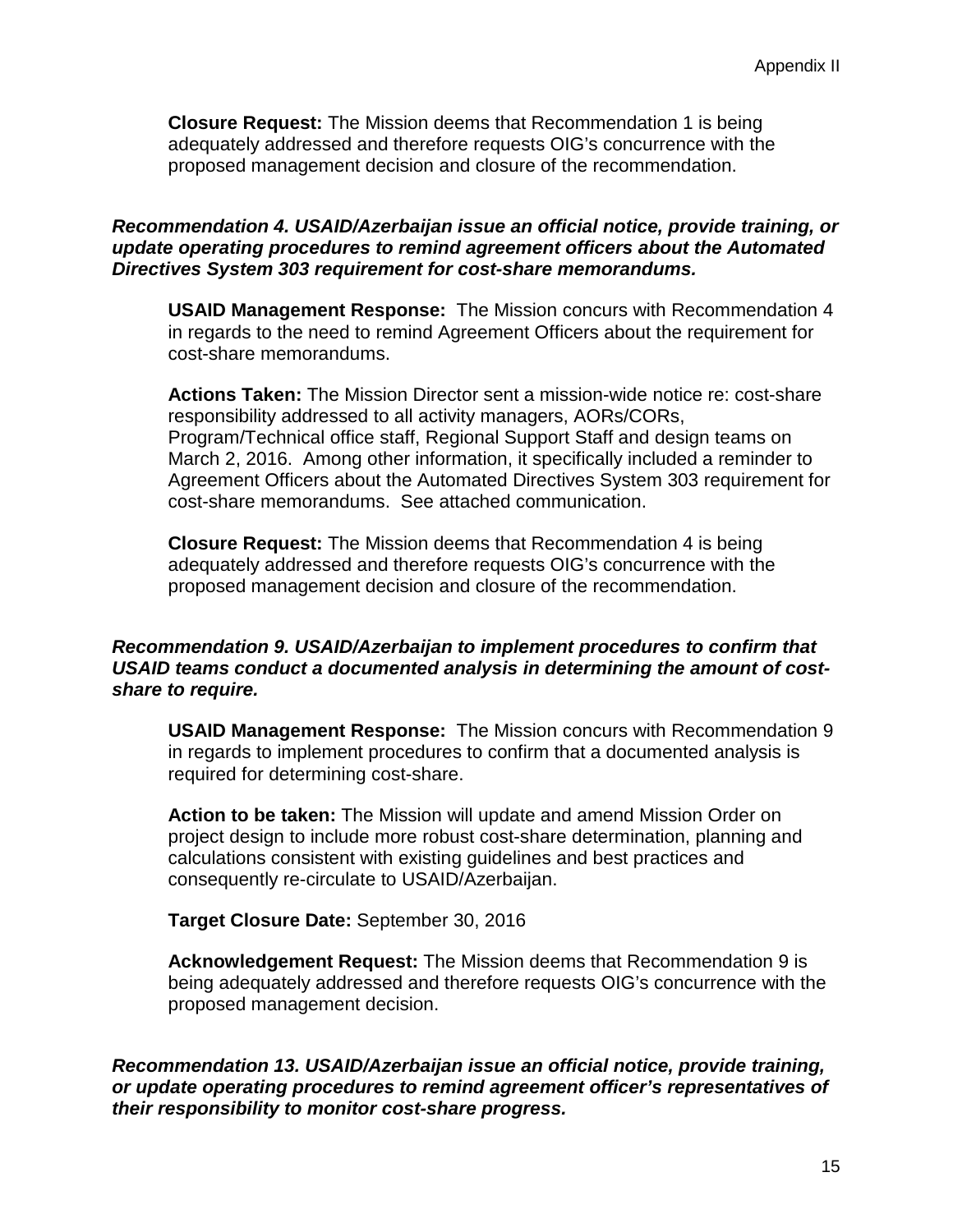**USAID Management Response:** The Mission concurs with Recommendation 13 in regards to the need to provide Agreement Officer Representatives with an official notice, training, or update to operating procedures to remind them of their responsibility regarding monitoring of cost-share progress.

**Actions Taken:** The Mission Director sent a mission-wide notice re: cost-share responsibility addressed to all activity managers, AORs/CORs, Program/Technical office staff, Regional Support Staff and design teams on March 2, 2016. Among other information, it specifically included language to remind agreement officer's representatives of their responsibility to monitor costshare progress.

**Closure Request:** The Mission deems that Recommendation 13 is being adequately addressed and therefore requests OIG's concurrence with the proposed management decision and closure of the recommendation.

## **Attachments:**

- 1. Communication to partners regarding cost share responsibilities
- 2. Mission Notice from MD to all USAID/Azerbaijan staff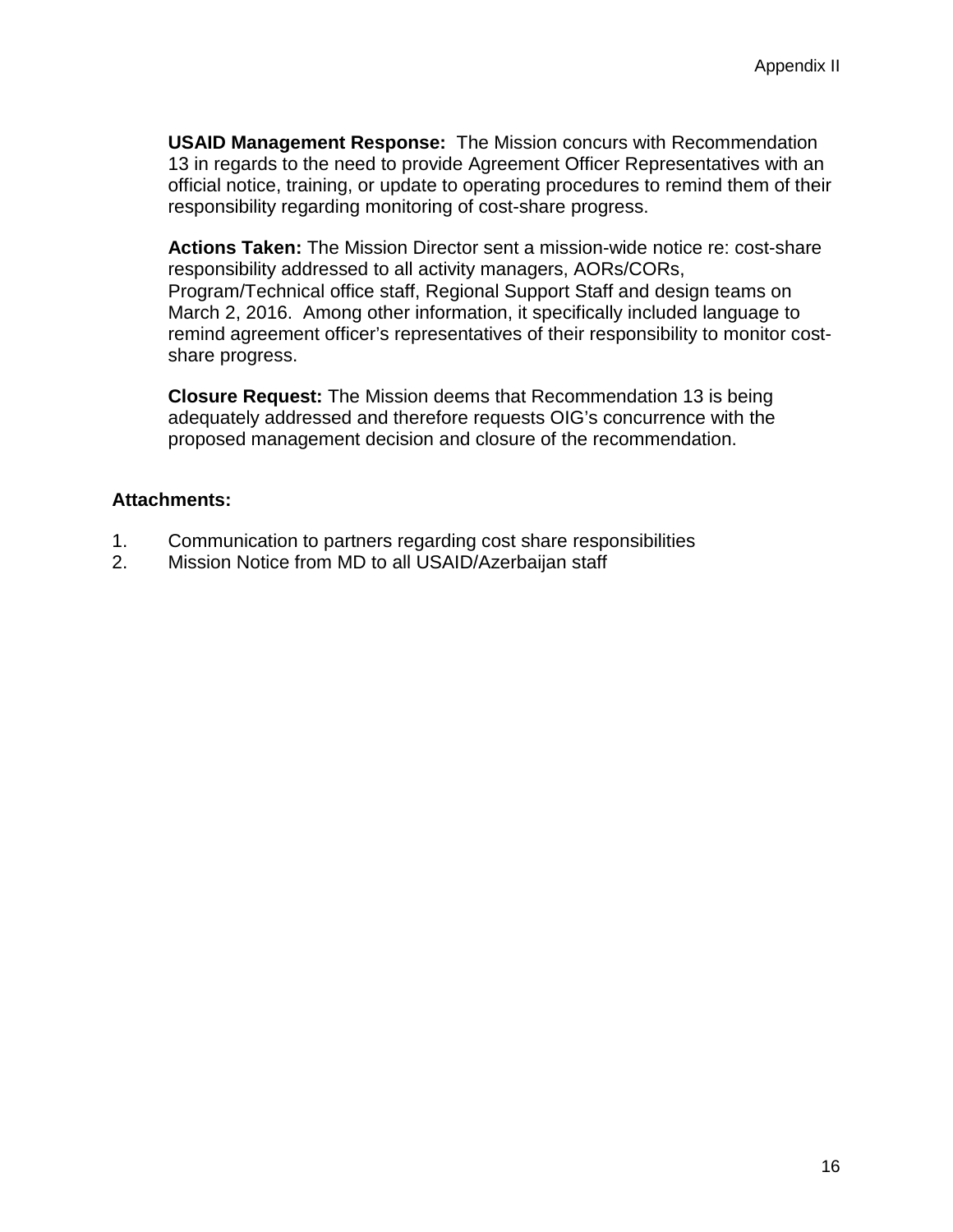

## **MANAGEMENT COMMENTS**

| DATE:    | March 11, 2016                                                                                                                       |
|----------|--------------------------------------------------------------------------------------------------------------------------------------|
| TO:      | Regional Inspector General/Frankfurt, James C. Charlifue /s/                                                                         |
| FROM:    | USAID/Ukraine Acting Mission Director, John A. Pennell /s/                                                                           |
|          | USAID/Belarus Office Director, Matthew Sumpter /s/                                                                                   |
| SUBJECT: | Audit of Cost-Share Practices on USAID/Ukraine and Belarus; Response to Draft<br>Report No. 8-000-16-XXX-P, dated February 11, 2016. |

Thank you for allowing us the opportunity to review the subject draft report and for the professional and cooperative way in which the audit was conducted.

USAID/Ukraine and Belarus have reviewed the subject report and following is the Mission's description of the actions taken to address the four findings and recommendations of the report which are the same for Ukraine and Belarus:

### **Recommendation 2:**

### *USAID/Belarus issue additional guidance, such as training materials and reporting templates, to clarify the allowability and accounting of in-kind and cash contributions.*

### **Recommendation 3:**

### *USAID/Ukraine issue additional guidance, such as training materials and reporting templates, to clarify the allowability and accounting of in-kind and cash contributions.*

We concur with the findings and have taken the following action to address the recommendations:

On March 29 2016, there is scheduled a training event on cost-sharing for NGOs in Ukraine and Belarus with participation of USAID agreement officer's representatives based on the RIG recommendations 2 & 3 (see *Appendix A*). The purpose of the training is to discuss problems and solutions encountered when applying in-kind and cash contributions. Training materials will provide cost-share reporting templates.

### **Recommendation 5:**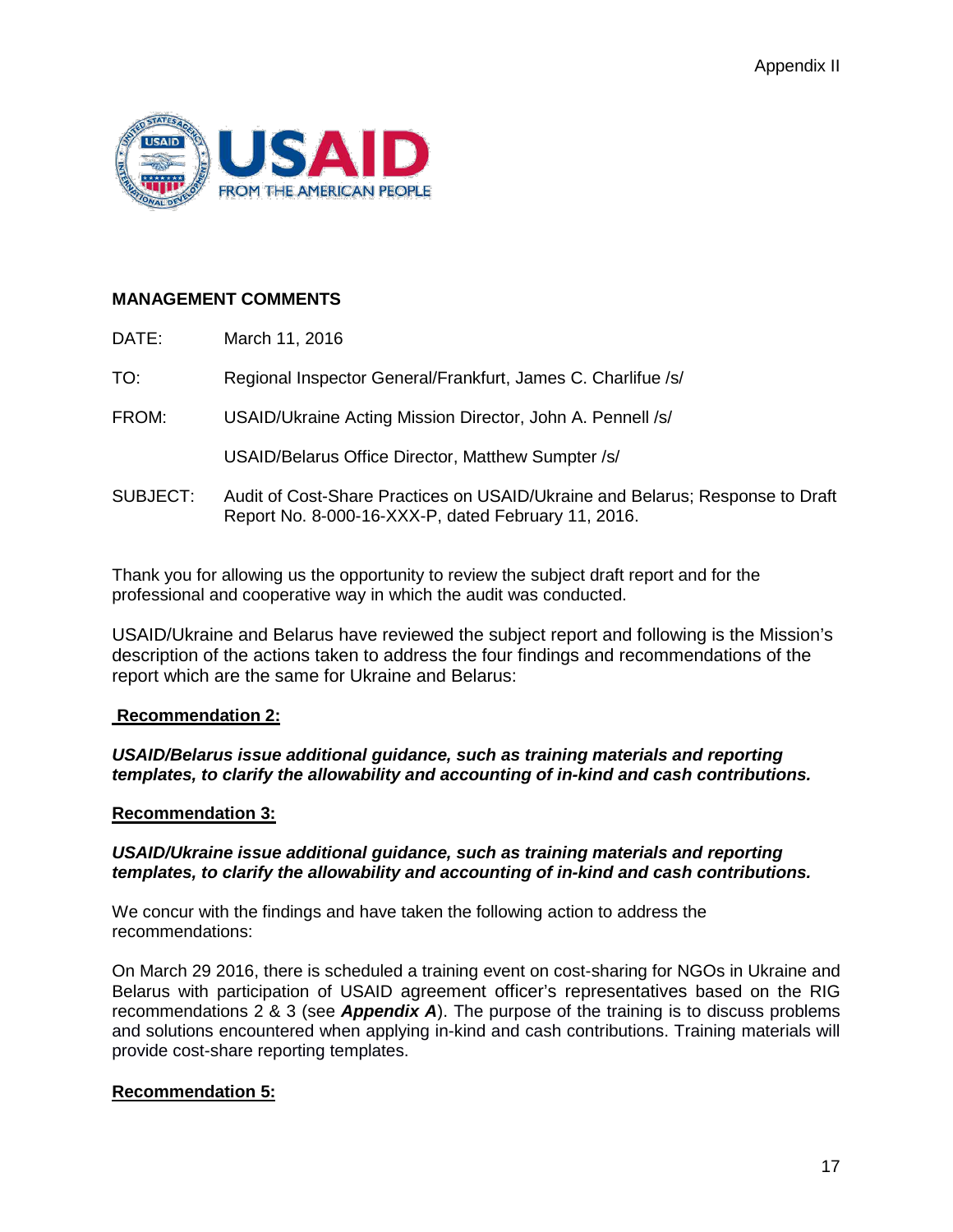*USAID/Belarus issue an official notice, provide training, or update operating procedures to remind agreement officers about the Automated Directive System 303 requirement for cost-share memorandums.*

#### **Recommendation 6:**

*USAID/Ukraine issue an official notice, provide training, or update operating procedures to remind agreement officers about the Automated Directive System 303 requirement for cost-share memorandums.*

We concur with the findings and have taken the following action to address the recommendations:

*Attachment B* is a Mission Order which reminds the Regional Agreement Officers about the Automated Directive System 303 requirement for cost-share memorandums*.*

#### **Recommendation 10:**

*USAID/Belarus implement procedures to confirm that USAID teams conduct a documented analysis in determining the amount of cost-share to require.*

#### **Recommendation 11:**

#### *USAID/Ukraine implement procedures to confirm that USAID teams conduct a documented analysis in determining the amount of cost-share to require.*

We concur with the findings and have taken the following action to address the recommendations:

*Attachment B* is a Mission Order which establishes USAID teams responsibilities for conducting cost-share analysis and documenting it*.*

#### **Recommendation 14:**

*USAID/Belarus issue an official notice, provide training, or update operating procedures to remind agreement officer's representatives of their responsibility to monitor costshare progress.*

#### **Recommendation 15:**

*USAID/Ukraine issue an official notice, provide training, or update operating procedures to remind agreement officer's representatives of their responsibility to monitor costshare progress.*

We concur with the findings and have taken the following action to address the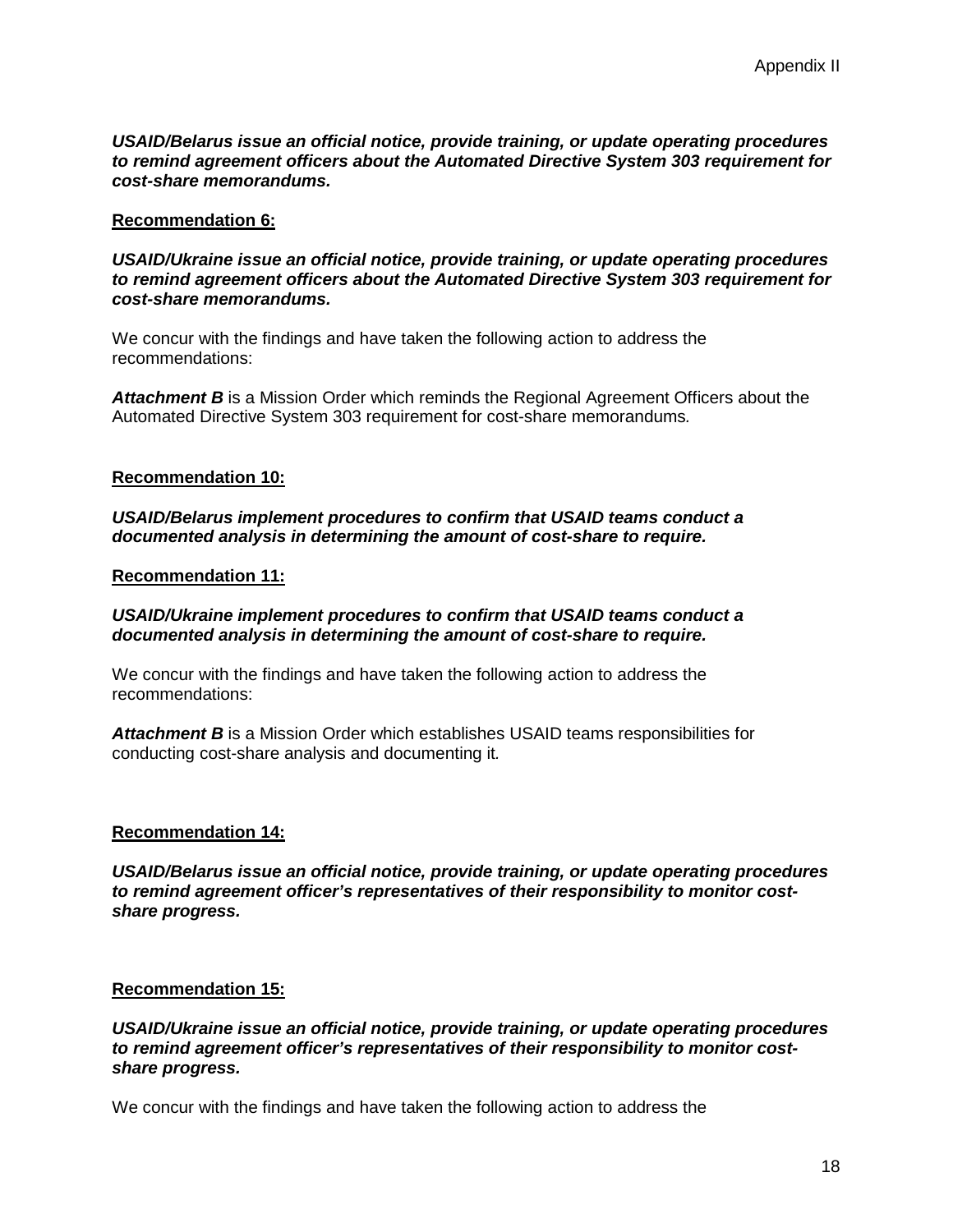recommendations:

The Regional Mission has used its review of the audit report to ensure that all staff are fully aware of their roles and to ensure that the number of staff is adequate for monitoring costshare progress.

Attachment B is a Mission Order which reminds the agreement officer's representatives of their responsibility to monitor cost-share progress.

On March 22 2016, there is scheduled a training event on cost-sharing for USAID agreement officer's representatives. See *Appendix C* which contains the training materials developed for this event.

The Mission management will also formally review cost-share progress on at least a quarterly basis, during Mission's Quarterly Financial Reviews so that any concerns related to cost-share can be immediately addressed.

Since management action has been taken on each of the finding in the draft report, we request that each of the recommendations be closed upon issuance of the final report.

**Audit of Cost-Share Practices on USAID/Ukraine and Belarus; Response to Draft Report No. 8 -000-16-XXX-P, dated February 11, 2016.**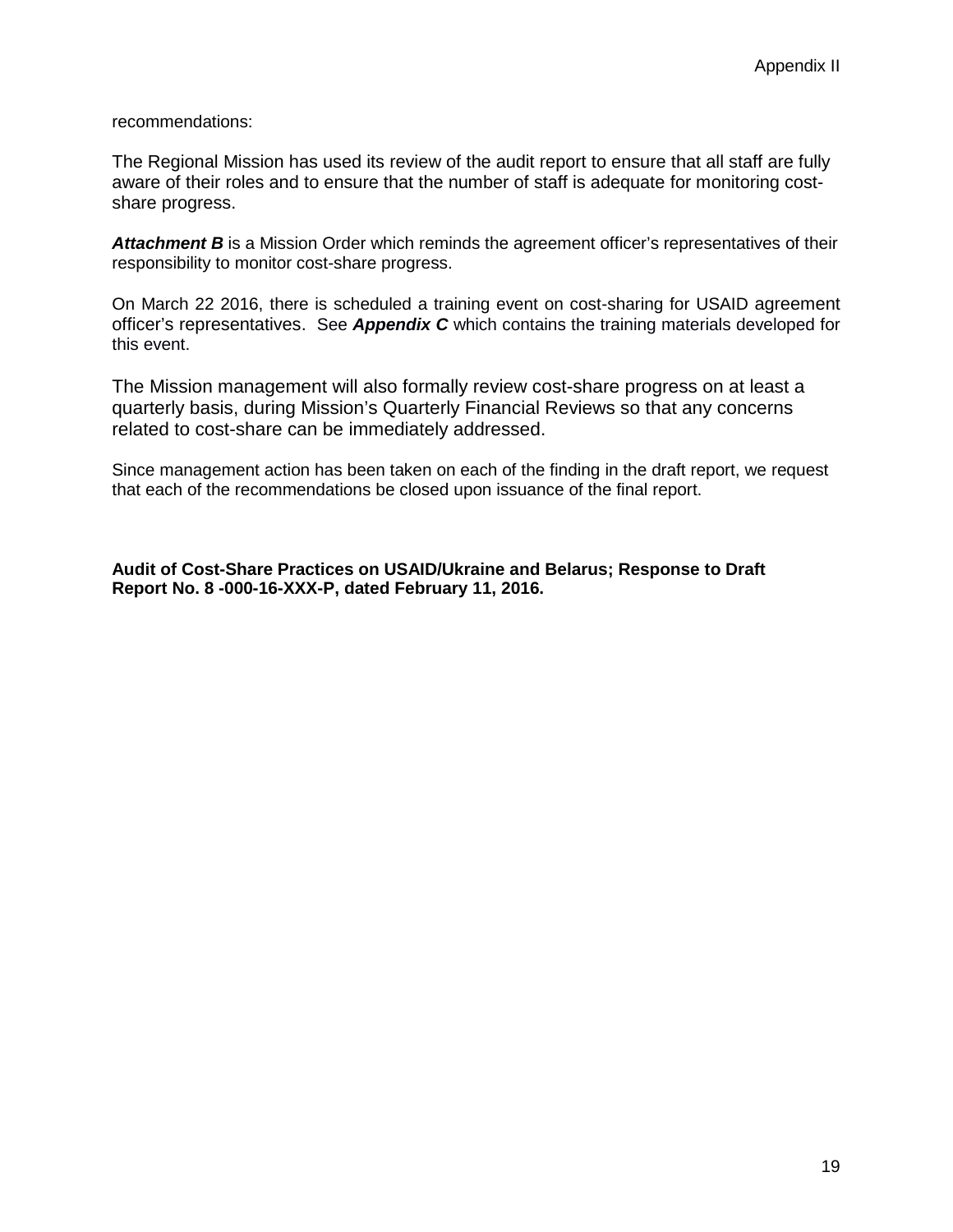

## **MEMORANDUM**

| TO:             | Regional Inspector General/Frankfurt, James C. Charlifue                                                                                                              |
|-----------------|-----------------------------------------------------------------------------------------------------------------------------------------------------------------------|
| <b>FROM:</b>    | AA/Bureau for Policy, Planning and Learning (PPL), Wade Warren                                                                                                        |
| <b>SUBJECT:</b> | Management Comments on the Draft OIG Audit of Cost-Share Practices in<br>USAID/Azerbaijan, Belarus and Ukraine, Report No. 8-000-16-XXX-P, Dated<br>February 11, 2016 |

 This memorandum conveys USAID/PPL's management response to the above referenced audit of the cost-share practices in USAID/Azerbaijan, Belarus and Ukraine. USAID/PPL's specific comments and responses to the three audit recommendations that pertain to PPL are provided below.

**Recommendation 7:** USAID/Policy, Planning and Learning (PPL) conduct an analysis on whether Automated Directives System (ADS) 201 should include guidance on cost-share determination and design.

**Management Decision:** PPL Office of Strategic and Program Planning (PPL/SPP) is currently leading the revision of ADS 201 which concerns the Program Cycle. As part of this, and in response to the then on-going OIG's audit of cost-share practices, in December 2015 the PPL/SPP Project Design Team considered how the ongoing ADS 201 revision should address cost-share. As a result, SPP has included specific language in the draft ADS under guidance for activity design that specifically highlights the importance of cost-share in assistance awards (whether with a local or international NGO) not only to increase resources available for implementation, but also to underpin the principle of local ownership.

 The draft ADS 201 guidance reads as follows: "For assistance activities, missions and Washington OUs must prepare an activity assistance budget based on availability and allocation of funds. For assistance awards with NGOs (either international or local), setting a realistic goal for cost share from the recipient NGO can be an important consideration, since it can increase resources available to achieve activity results and support local ownership. See ADS 303.3.10 for additional guidance on cost sharing." The draft ADS will be circulated for Agency clearance during FY 2016 and is expected to be issued by September 30, 2016.

Target completion date: September 30, 2016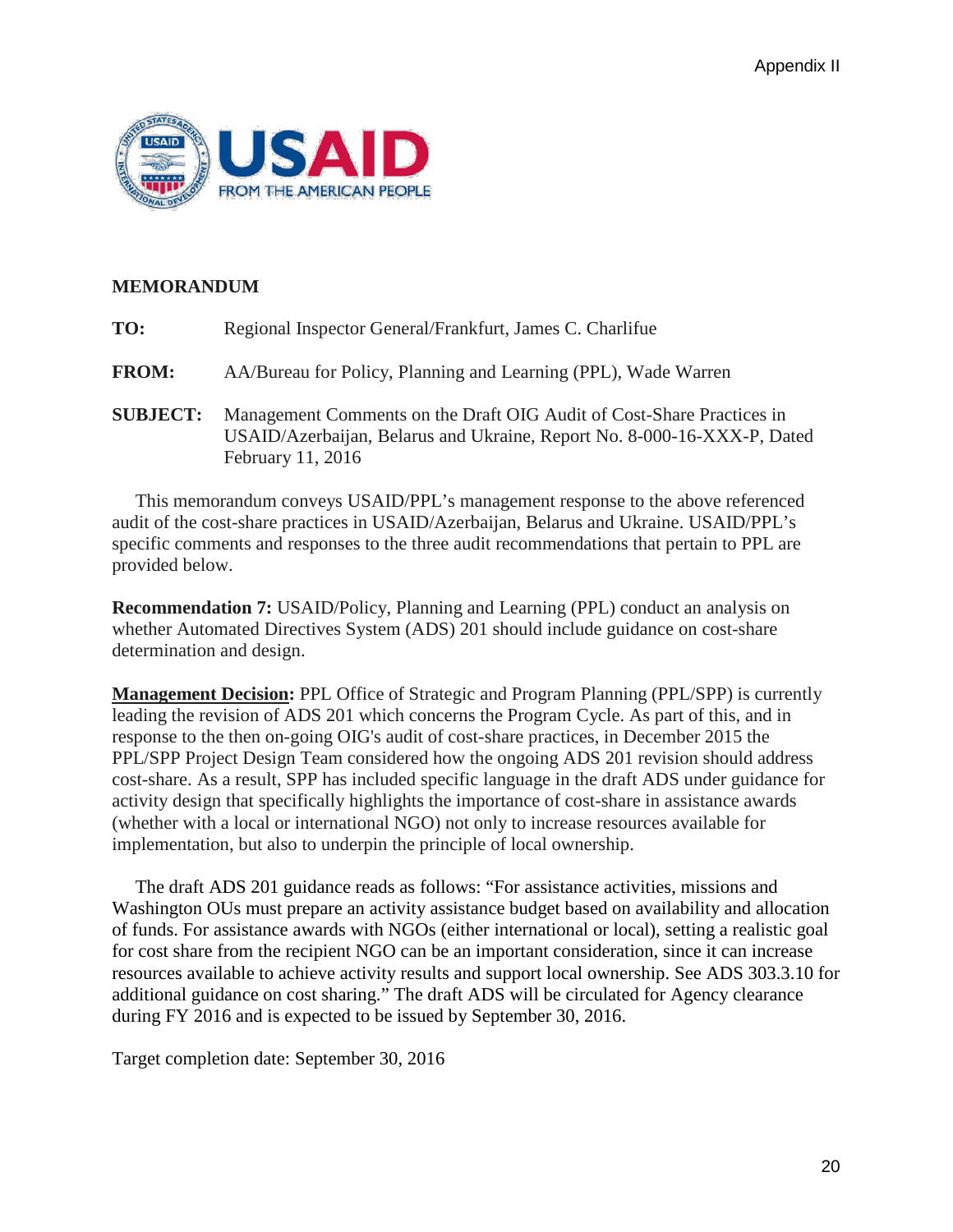**Recommendation 8:** USAID/Policy, Planning and Learning (PPL), in consultation with USAID/Office of Acquisition and Assistance (OAA), develop supplemental guidance on costshare determination and best practices.

**Management Decision:** ADS 201 guidance, as discussed under our response to Recommendation 7, is only one avenue by which PPL/SPP can encourage cost-share as part of project and activity design. As PPL transitions to a greater focus on capacity building to implement new Program Cycle guidance, the opportunity to further emphasize the importance of cost-share will exist as supplementary materials are developed. In consultation with OAA, PPL/SPP will lead the development of an "Additional Help" resource, pursuant to the revised ADS 201, that will provide additional guidance on best practices for determining cost-share in assistance awards.

Target completion date: December 31, 2016

**Recommendation 12:** USAID/Policy, Planning and Learning (PPL), in consultation with USAID/Office of Acquisition and Assistance (OAA), analyze the need to implement procedures to allow USAID missions and field offices to provide input about their posts when cost-share amounts and requirements pertaining to worldwide grants are determined.

**Management Decision:** PPL and OAA's understanding of the recommendation is that this issue pertains specifically to a possible scenario in which a global grant opportunity administered by a Pillar Bureau to provide mission-managed grants to local organizations imposes a requirement for cost-share from the recipient. PPL does not have any authority over Pillar Bureaus in regard to this specific aspect of design. That said, referring to Recommendation 7 above, draft ADS guidance instructs the Project Design Team to set a "realistic" cost share goal. This can be further expanded in the upcoming Additional Help resource (Recommendation 8) to specifically reference the need for the mission to engage with the Pillar Bureau, as relevant. Finally, OAA policy as presented in ADS 303.3.10.1 already states that application of cost share requirements should be flexible and case-specific, and that there is no set formula for cost sharing or suggested numeric reference point; please refer to attached ADS 303.3.10.

PPL requests that Recommendation 12 be closed upon issuance of the final audit report.

ATTACHMENT: ADS 303.3.10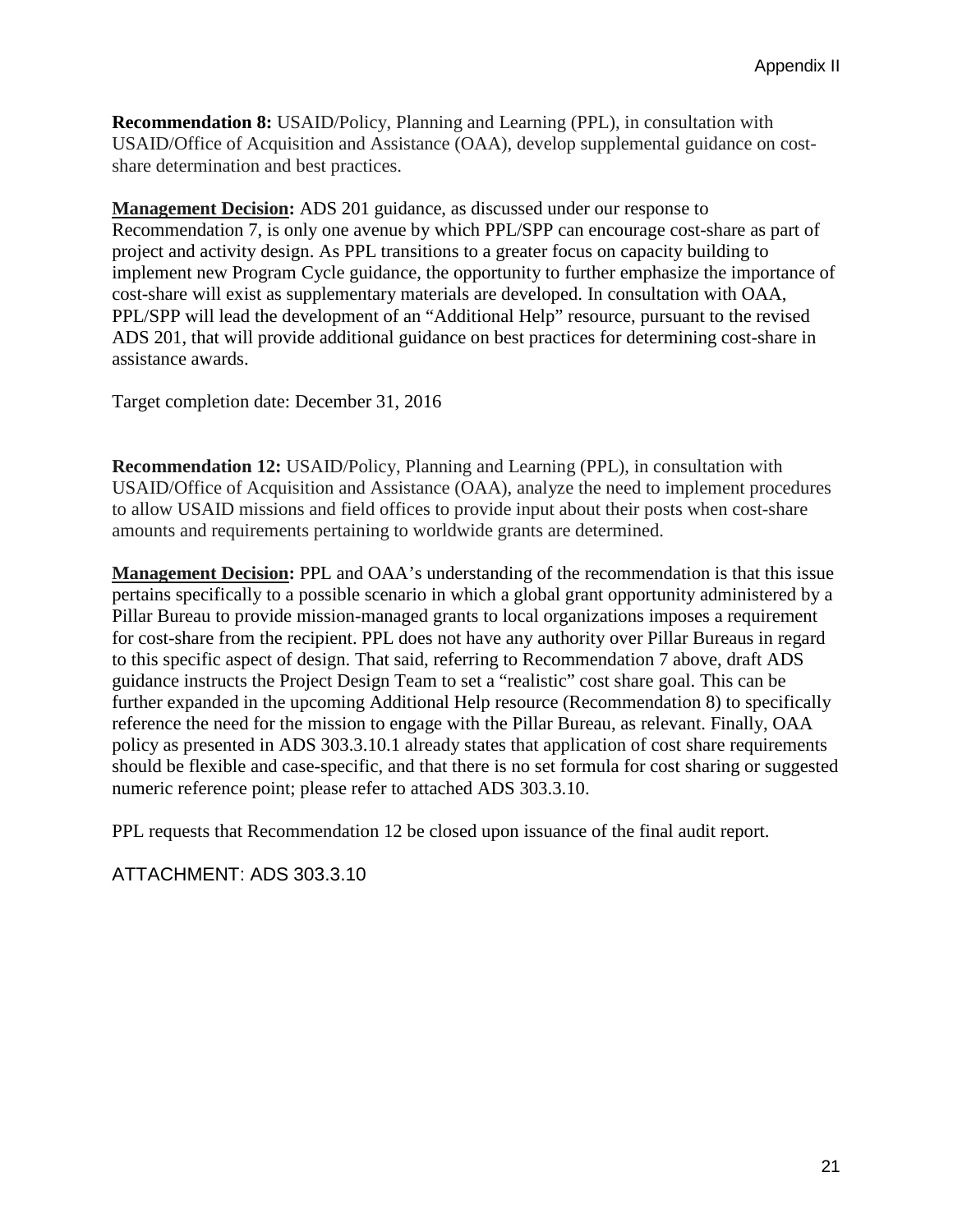

April 13, 2016

## **MEMORANDUM FOR REGIONAL INSPECTOR GENERAL, FRANKFURT**

- **FROM:** Human Capital and Talent Management, Chief Human Capital Officer (CHCO), Sharon Cromer (Acting)
- **SUBJECT:** Management Response to Draft OIG Report titled "Audit of Cost-Share Practices in USAID/Azerbaijan, Belarus, and Ukraine (Report No. 8-000-16-XXX-P)"

Thank you for the opportunity to respond to the draft Audit of Cost-Share Practices in USAID/Azerbaijan, Belarus, and Ukraine. The below information is provided.

This memorandum addresses Recommendation 16 contained in the subject report. Please note that Office of Inspector General reports that contain recommendations for the any of the Human Capital and Talent Management (HCTM) Centers should be addressed to the Chief Human Capital Officer (CHCO), Office of Human Capital and Talent Management rather than the Centers directly. The following is provided:

**Recommendation 16**: USAID/Human Capital and Talent Management modify training for agreement officer's representatives to expand discussions on the impacts of cost-share and the responsibilities associated with monitoring its progress.

**Management Decision**: HCTM and M/OAA agrees that providing cost-share training is important, but does not agree with the recommendation. There is already a significant amount of training that is provided in a series of Office of Acquisition and Assistance (M/OAA) classes.

A&A 104: Acquisition and Assistance (A&A) Management for Contracting Officer's Representatives (CORs)/Agreement Officer's Representatives (AORs)

Enhanced Contracting Officer's Representatives (CORs)/Agreement Officer's Representatives (AORs) Skills Course

Essential Elements in Assistance

Currently, there are 1 to 1-1/2 hours dedicated to the cost share topic in A&A 104. The information is provided through lecture material, sharing of experiences (instructor and participants), and review and discussion of the CFR requirements. Attachment 1 provides detailed information of all three courses. Instructors in each of the courses have been reminded to cover all of the cost share content in the curriculum of each course and to ensure that adequate time is given to the topic.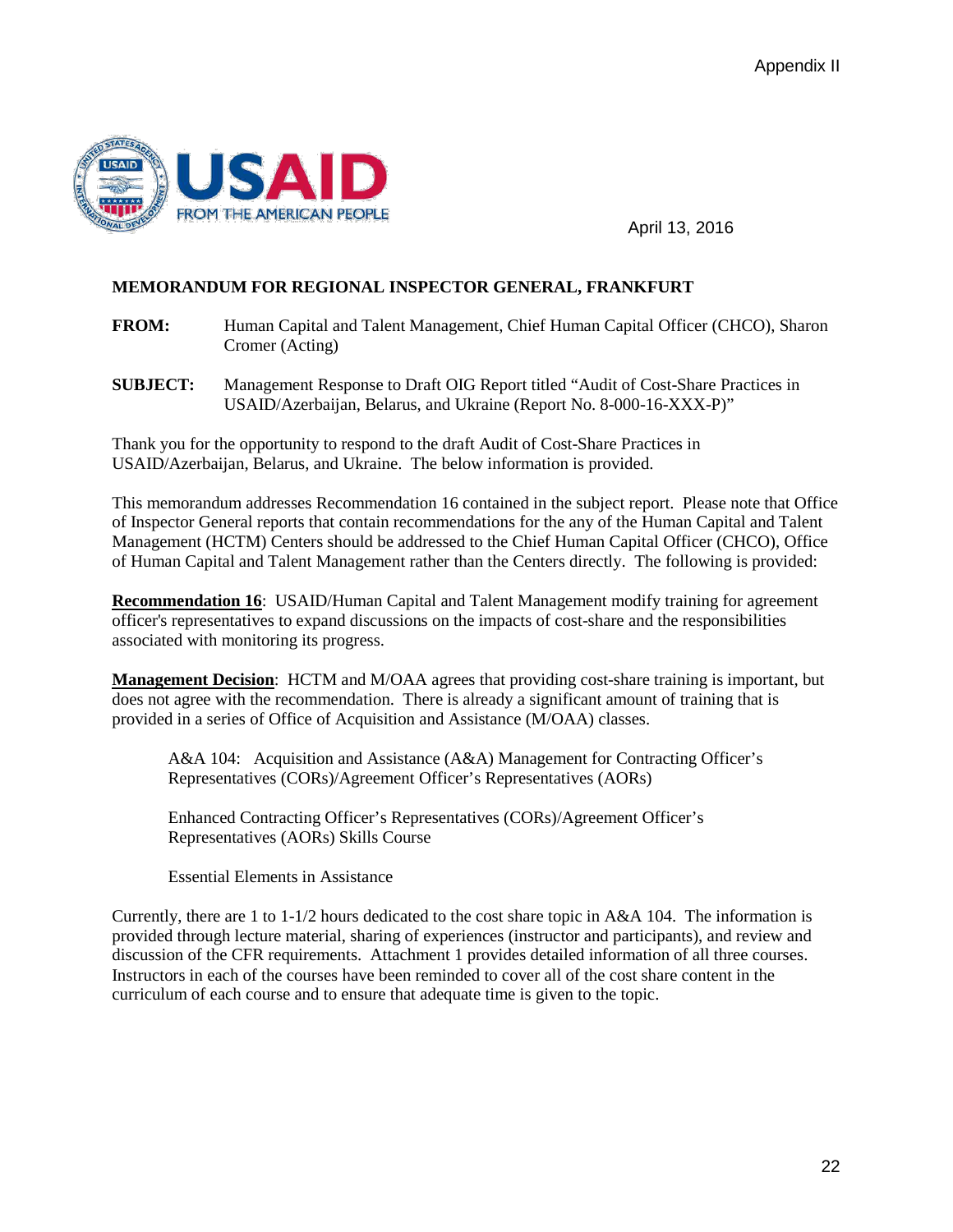#### **SUBJECT:** Management Response to Draft OIG Report titled "Audit of Cost-Share Practices in USAID/Azerbaijan, Belarus, and Ukraine (Report No. 8-000-16-XXX-P)"

To maintain and enhance the coverage of the cost-share topic further, it is part of a comprehensive review and revision of A&A 104 and other courses. This review and revision process is tied to changes that are pending to the USAID ADS program cycle policies (Series 200) which are expected to be approved in September 2016.

If you need further information, please contact Mr. Mark Sorensen, 703-310-0649 or msorensen@usaid.gov.